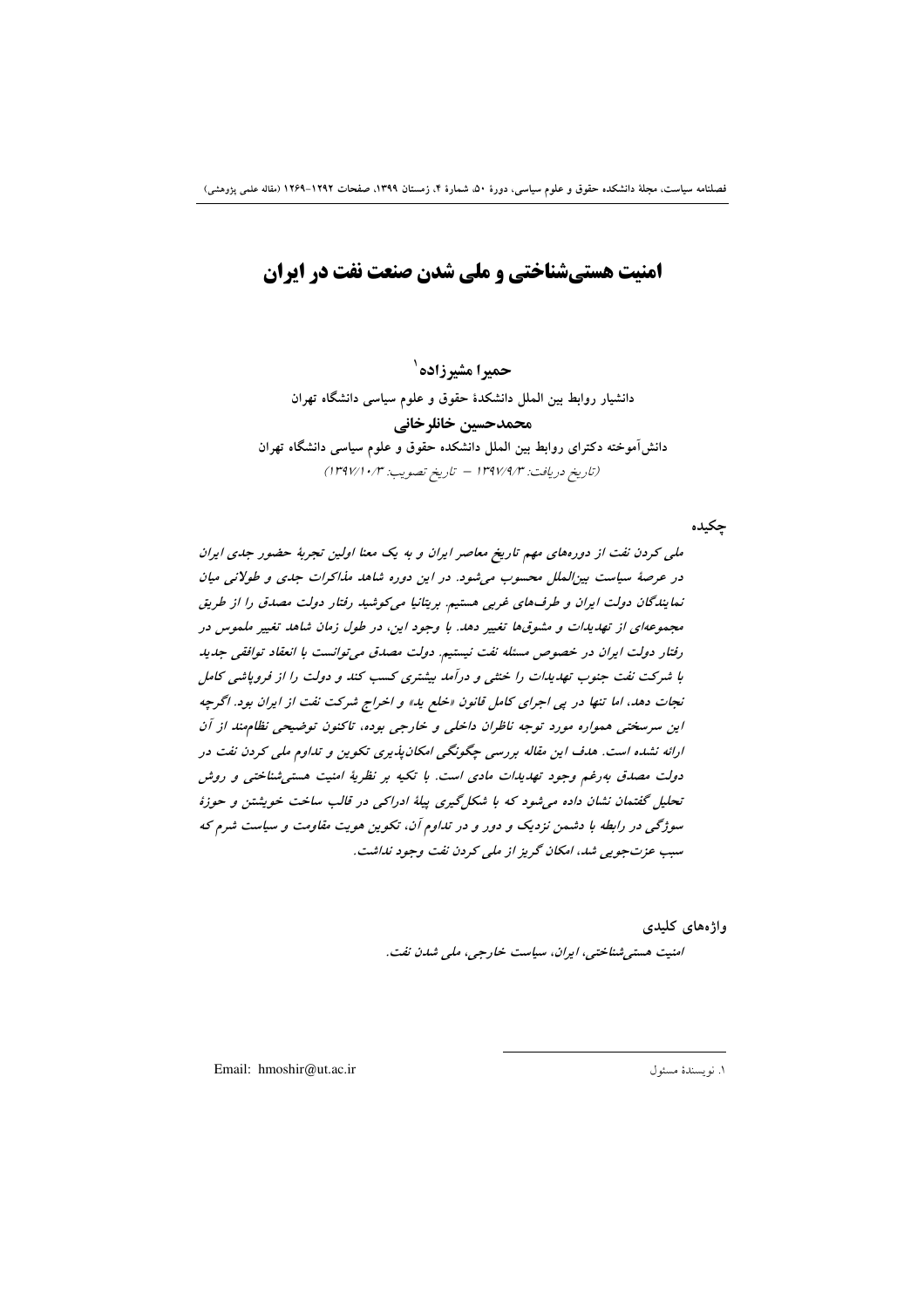#### ۱. مقدمه

موضوع ملي كردن نفت همواره از مهمترين موضوعات سياست خارجي ايران و البته جنبش تأثيرگذار در عرصهٔ داخلي موردنظر محققان بوده است. با تصويب قانون نهمادهاي نحوهٔ اجرايي شدن قانون ملي شدن نفت موسوم به «قانون خلع يد» در جهت تثبيت قانون ملي شدن نفت در اردیبهشت ۱۳۳۰ و متعاقب آن تشکیل دولت مصدق، مجموعهای از تهدیدات بهمنظور منصرف کردن دولت ایران از پیگیری این قانون شکل گرفت. با شروع فرایند خلع ید، نقشهای دقیق به نام «دزد دریایی» که براساس آن شش گردان نیروهای ضربت بریتانیایی ظرف ۲۴ ساعت از سمت عراق، أبادان و پالایشگاه نفت را اشغال میکردند، توسط ارتش بریتانیا تهیه شد. با اعزام رزمناوهای بریتانیایی به اروندرود تهدیدات نظامی شکل جدیتری یافت. در چنین شرایطی هر لحظه امکان داشت بریتانیا با توجه به حمایت برخی قبائل منطقه، در خوزستان نيرو پياده كند (Abrahamian, 2013). بريتانيا فشارهاى بين المللي را نيز عليه ايران افزایش داد. طرح شکایت در دیوان لاهه و سپس شورای امنیت سازمان ملل، فراخواندن کارشناسان انگلیسی از پالایشگاه آبادان، تهدید نفتکشها و کشورهایی که قصد خرید نفت از ایران را داشتند، تهدید و بازداشتن کارشناسان کشورهای دیگر از همکاری با دولت ایران، اعمال انواع تحریمها از جمله تحریمهای مربوط به چای، قند و شکر و فولاد، مسدود کردن اموال ايران در بريتانيا، تحريک مخالفان داخلي و کارشکني و... از جمله فشارهايي بود که عليه دولت ایران اعمال شد. از سوی دیگر، بریتانیا طی ادوار سهگانهٔ مذاکرات رسمی و مذاکرات عدیدهٔ غیررسمی، اغلب تحت تأثیر آمریکا و بهمنظور تغییر رفتار ایران مشوقهای مالی در قالب پیشنهاد قراردادهای نفتی جدید مطرح می کرد. مجموعهٔ این تهدیدات و مشوقها برای تغییر رفتار دولت مصدق در زمینهٔ ملی کردن نفت در طول قریب به ۲۸ ماه حکومت سبب تغییر جدی رویکرد دولت مصدق، در پیگیری ملی کردن نفت نشد. در طول این دوران دولت مصدق همواره یک هدف جدی داشت و آن هم اجرای قانون موسوم به «خلع ید» بود. این در حالی بود که میتوانست با انعقاد توافقی جدید با شرکت نفت جنوب تقریباً تمامی این تهدیدات را خنثی کند و درآمدی بیش از دیگران در زمینه نفت بهدست آورد و در شرایط بحرانی آن زمان دولت را از فروپاشی کامل نجات دهد. سؤالی که در اینجا مطرح می شود این است که چگ*ونه شکل گیری و تداوم ملی کردن نفت در دولت مصدق با وجود تهدیدات* مادى امكان بذير شد؟

در اینجا چنین استدلال می شود که گرایش به حفظ و تداوم امنیت هستی شناختی در دولت مصدق شکل گیری و تداوم رویهٔ ملی کردن نفت را امکانپذیر کرد. سؤال مبتنی بر «چگونگی امکان» به پژوهشی کیفی شکل میدهد و بر این اساس وجودِ کنشگران به مشکله تبدیل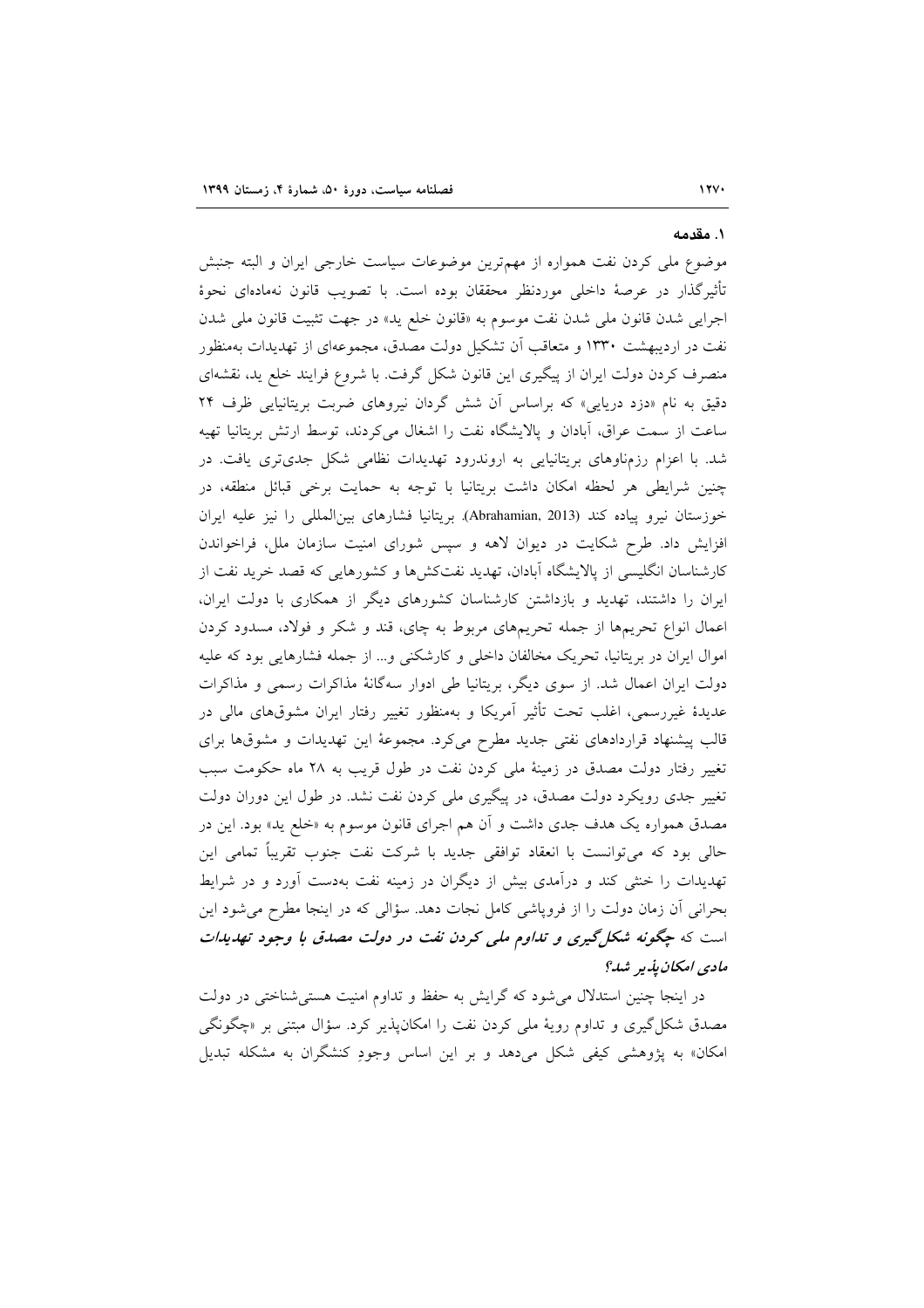می شود. در واقع مسئلهٔ اصلی شکل گیری موقعیتهای تفسیری خاص از طریق نحوهٔ الصاق معانی به سوژهها و ابژههای اجتماعی و متعاقب آن ارجحیت برخی از امکانها نسبت به دیگر امكانهاست (Weldes & Saco, 1996). در ادامه پس از بررسی آثار به نظریهٔ امنیت هستی شناختی و روش مورد استفاده در تحقیق اشاره خواهد شد. سپس به شکل گیری گفتمان تحقير بهعنوان نظم نمادين و پيلهٔ ادراكي دولت مصدق و متعاقب أن نحوهٔ شكل گيري «دیگری»، تبدیل ملی کردن نفت از کنش به رویه، شکل گیری هویت دولت مستقل و آزاد، تكوين مفهوم منافع و اخلاقي شدن موضوع نفت بررسي شد.

#### ۲. مرور آثار

در آثار مربوط به تاریخ سیاسی معاصر ایران و حکومت و سیاست در ایران، سال&ای پس از اشغال ایران تا کودتای ۲۸ مرداد و بهطور خاص فرایند ملی شدن نفت و چگونگی شکل گیری مقدمات و انجام کودتا، از موضوعات محوری محسوب می شوند. بحث دربارهٔ تحولات در دموکراسی در ایران و نظام پارلمانی کشور لاجرم همراه با توجه خاص به این دوره است (ر.ی: عظیمی، ۱۳۷۲). کودتای ۲۸ مرداد و زمینههای براندازی دولت مصدق که نقطهٔ عطفی مهم در تاریخ معاصر ایران است نیز خود موضوع مستقل أثار فراوانی بوده و با افزایش دسترسی به اسناد در طول زمان مستندتر و مستدلتر مورد بحث و تحلیل قرار گرفته است (ر.ی. عظیمی، ١٣٨٣؛ گازيوروسكي، Gasiorowski and Byrne 2004،١٣۶٧).

در این میان اگرچه در اغلب آثار تولیدشده در مورد ملی کردن نفت به موضوع پیگیری ملی کردن نفت با وجود افزایش تهدیدات و ارائهٔ مشوقهای مالی اشاره شده، اغلب این موضوع به مسئلهای روانشناختی و در پیوند با شخصیت دکتر مصدق تقلیل یافته است (مانند نراقی، ۱۳۸۷؛ بنیجمال، ۱۳۹۶). از سوی دیگر، همواره سخن گفتن از جنبش ملی کردن نفت بعدی سیاسی و همراه با نگاهی سلبی یا ایجابی بوده است. بر این اساس میتوان آثار شکل گرفته در خصوص ملی کردن نفت را به سه دستهٔ کلی: حامیان کنش ملی کردن نفت و مبارزه با شرکت نفت انگلیس-ایران، منتقدان کنش ملی کردن نفت و رویکرد علمی-تحلیلی به ملی کردن نفت تقسیم کرد. درحالی که دو دستهٔ اول رویکردی اغلب تاریخی دارند، دستهٔ سوم سعی دارد ملی کردن نفت را بهگونهای نظری تبیین کند.

حامیان کنش ملی کردن نفت خود به دو گروه عمده قابل تقسیم هستند. کسانی که دلیل اصلي شكست جنبش را توطئة عوامل خارجي و داخلي بيان مي كنند. أنها همواره جدا شدن افرادی مانند اّیتالله کاشانی را از مصدق تقبیح میکنند (کاتوریان، ۱۳۷۱؛ موحد، ۱۳۸۴). دستهٔ دوم نیز همچنان هدف ملی کردن نفت و مقابله با انگلیس را میستایند، اما در این مسیر روش و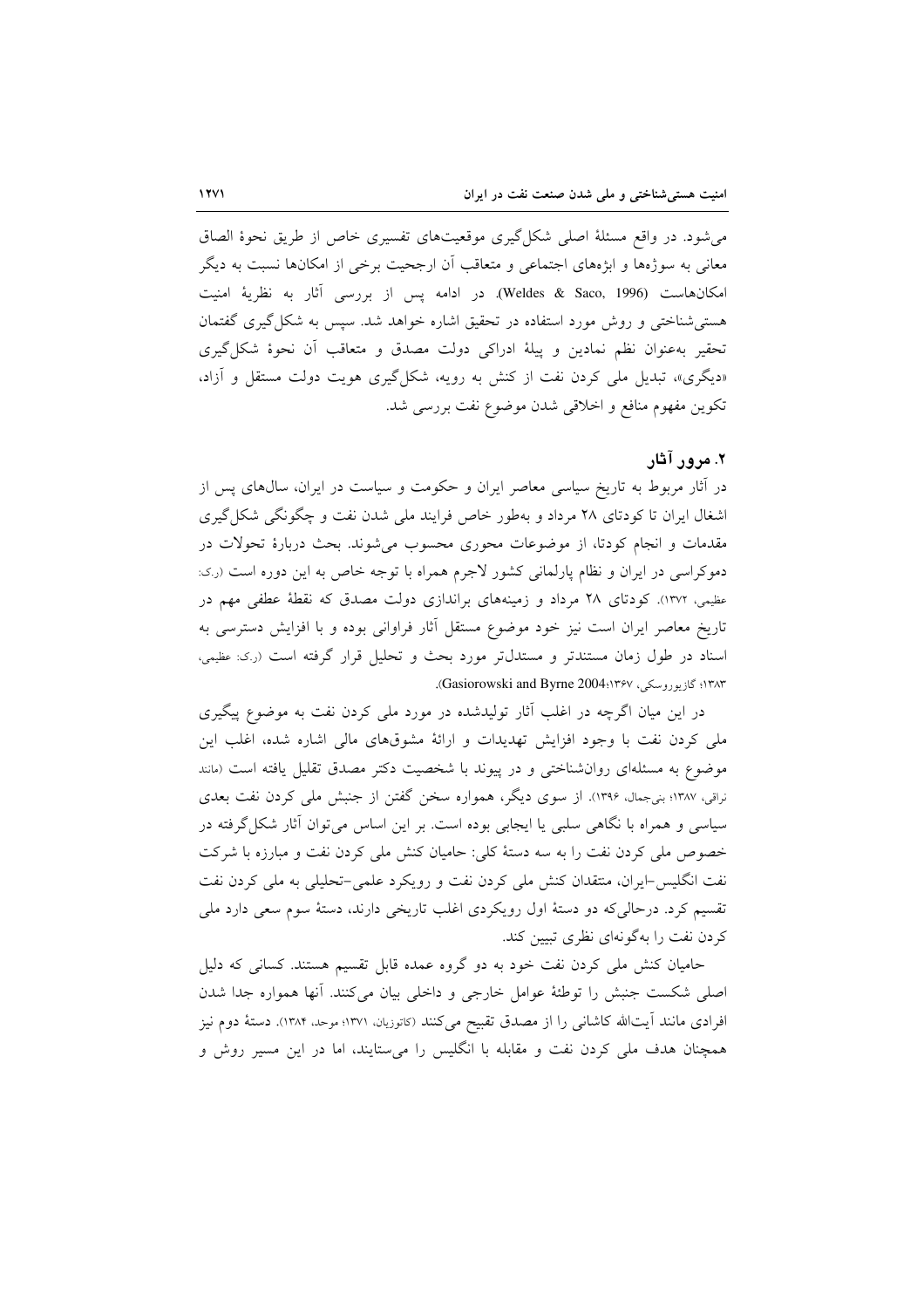عملکرد دولت مصدق را نقد می کنند. از منظر آنها «لجبازی و قدرتطلبی مصدق و رویکرد سکولار» او باعث کودتای ۲۸م داد شد (حلیلیان، ۱۳۷۲؛ ملکزاده، ۱۳۸۳). در حالی که این دو دسته در چارچوبی سیاسی و نگاهی معطوف به روانشناسی رهبران، به ملی کردن نفت پرداختهاند، دستهٔ سوم با نگاهی چپگرایانه ملی کردن نفت را تلاش ملتی ستمدیده برای احقاق حق در مقابل غرب به رهبری آمریکا و انگلیس عنوان می کنند. پرواند آبراهامیان در این دسته، تلاش دولت مصدق را نوعی تلاش دولت جهان سومی برای مقابله با استعمار ارزیابی میکند .(Abrahamian, 2013)

منتقدان كنش ملى كردن نفت اغلب كنش ملى كردن نفت أن را رد يا حداقل با مطرح کردن «رویکرد سازش ناپذیر دولت مصدق» این کنش را نقد میکنند. این دسته نیز به گروههای متعددی قابل تقسیم|ند: یک گروه اساساً نطفههای شکل گیری اقتصاد دولتی و عوامزدگی را در رفتار سیاسی مصدق جستوجو می کنند (طامری، ۱۳۹۰). گروه دیگر اساساً رویکرد مصدق در پیشبرد بحث ملی کردن نفت و سازشiاپذیری اَن را نادرست میدانند. این دسته بدون اَنکه استدلالی در مورد چرایی اتخاذ این رویکرد سازشiباذیر ارائه دهند، معتقدند اگر مصدق بهنحوی با غرب کنار می آمد، جامعهٔ ایرانی ضربهٔ شدید ناشی از کودتا و دوران استبداد بعد از آن را تجربه نمي كرد (ميلاني، ١٣٩٢).

أثار مبتنی بر رویکرد علمی- تحلیلی، در پی توضیح نظری رفتار سیاست خارجی دولت مصدق هستند. اگرچه تفکیک نظریه از ارزش امکانپذیر نیست، این دسته از آثار لزوماً در زمینهٔ مدافع دیدگاه سیاسی خاصی نیستند. بر این اساس برخی در چارچوب نظریات جریان اصلی و بنابر مدلهای تصمیمگیری و کنشگر عقلانی سعی در تحلیل رفتار دولت مصدق دارند (مدیرشانهچی، ۱۳۷۷). در این چارچوب به این مسئله پرداخته نمی شود که در مواقعی که پیگیری سیاست موازنه منفی در چارچوب کنشگر عقلانی با منافع مادی دولت مصدق منطبق نبوده، چگونه همچنان پیگیری شده است؟ دستهٔ دیگر از آثار باز هم در قالب نظریات جریان اصلی اما با دیدگاهی مبتنی بر منافع طبقاتی به بحث ملی کردن نفت پرداختهاند (أبراهامیان. ۱۳۸۹). در این چارچوب اگرچه به تضاد میان دو رویکرد جهان سومی و استعمارگرایانه و تضاد میان طبقات داخل کشور پرداخته می شود، منافع و هویت کنشگران در این چارچوب قالبی متعین دارد و موضوعات اغلب به سطح اقتصادی تقلیل می یابند. بر این اساس نحوهٔ شکل گیری سوژگی و امکان پذیری کنشها مورد توجه نیست.

دستهای دیگر در قالب نظریات گفتمانی بهدنبال تبیین نحوهٔ امکان پذیری کنش ملی کردن نفت بودهاند (آقاحسینی،۱۳۹۰). اگرچه در این آثار به جزماندیشی ملیون در سال0های انتهایی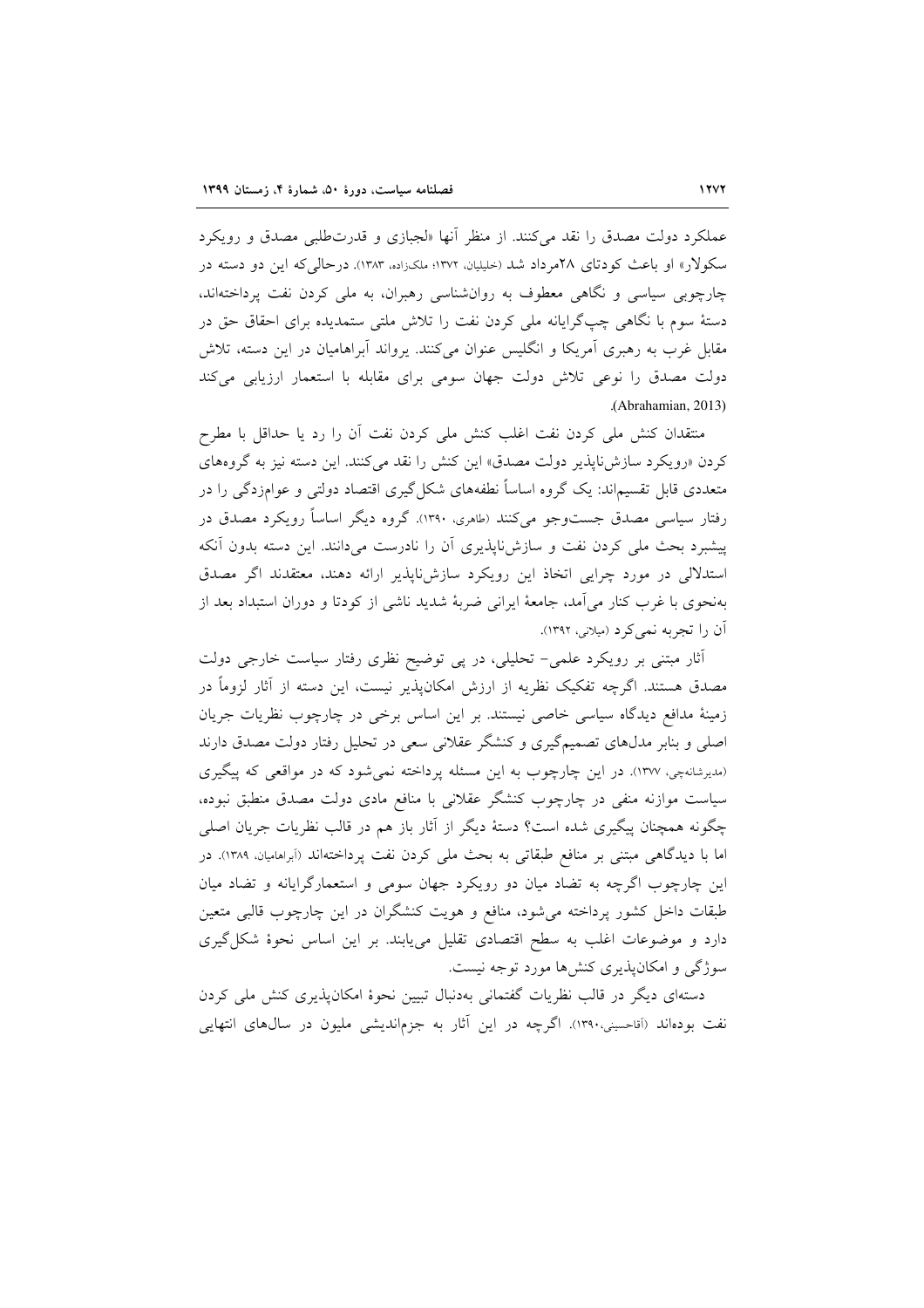جنبش ملی کردن نفت اشاره میشود، اما هنوز به این پرسش پاسخ نمیدهند که چگونه و در چارچوب چه سازوکاری چنین تصلبی شکل گرفت؟

از آنجا که ملی کردن نفت بهعنوان یک جنبش اجتماعی تأثیرات عمدهای در تاریخ معاصر ایران داشته، همواره مورد توجه محققان بوده است. در این میان یکی از مهمترین ابهامها پاسخ به این پرسش بوده که آیا ابرام و تأکید بر کنش ملی کردن نفت، درست بود؟ آیا چنین تأکیدی ناشی از شخصیت دکتر مصدق بود؟ آیا بهتر نبود با رضایت به یکی از گزینههای توافق از کودتا جلوگیری میشد؟ اگرچه این سؤالات همواره مطرح بوده، اما پاسخ نظامٖمندی در خصوص تأكيد دولت مصدق براي تداوم ملي كردن نفت ارائه نشده است. بر اين اساس پژوهش حاضر با توسل به ظرفیتهای نظریهٔ امنیت هستی شناختی در پی پاسخ به این مسئله اساسی است.

## ۳. چارچوب نظری

در مطالعات امنیت سنتی که رویکرد نظری آنها مبتنی بر نظریه واقع گرایی است ( .Tzifakis 2011)، امنیت بهمثابهٔ رهایی از تهدیدات تعریف می شود (بوزان، ۱۳۷۸). در این دسته از مطالعات اینکه چطور گاهی کنشگران به قیمت کاهش امنیت مادی یا تداوم تهدیدهای مادی شان همچنان به کنشهای تهدیدزا ادامه میدهند یا اینکه چطور سیاست امنیتی خود تبدیل به مرجع اصلی ناامنی می شود، بدون توسل به عدم عقلانیت یا مطالعهٔ آسیب شناسانه قابلیت توضیح چندانی ندارد (Hymans, 2010). در مقابل دستهای دیگر از مطالعات امنیتی موسوم به مطالعات امنیت انتقادی با توضیح اینکه چگونگی شکل2یری داستان (روایت) امنیتی از طریق تهدیدات، ابژههای مرجع و همچنین تبیین رابطه با طبیعت، دیگر انسانها و «خویشتن»، مفهوم متافیزیک امنیت را نقد می کنند (McSweeney, 1999). بر این اساس امنیت بهجای ارجاع به امر بیرونی تبدیل به امری خود–ارجاع` میشود. در این چارچوب نظریهٔ امنیت هستیشناختی با مطرح کردن اینکه چگونه دولتها برای فرار از عدم قطعیت و تداوم سوژگیشان در جهان، خود تهدیداتی ایجاد میکنند یا به تهدیدات در قالب منازعات تداوم میبخشند، نظریهای انتقادی محسوب می شود. در این نظریه «خویشتن» کنشگران در قالب مفهوم هویت خویشتن، جنبهٔ روایی، لایهلایه و اجتماعی دارد. دولتها برای آنکه بتوانند در جهان کارگزاری داشته باشند، نیاز به تجربهٔ خویشتن در طول زمان، بهعنوان یک کل مداوم و پایدار<sup>۲</sup> دارند. نیاز به امنیت در مورد اینکه چه کسی هستند، امنیت خویشتن را برای دولتها مطرح میکند (Mitzen, 2006). تأکید این نظریه بر تأثیر اساسی درک از خویشتن بر شکل گیری کنش، سبب تمرکز تحلیلی آن

1. Self-Referential

3. Consistent Self-Concepts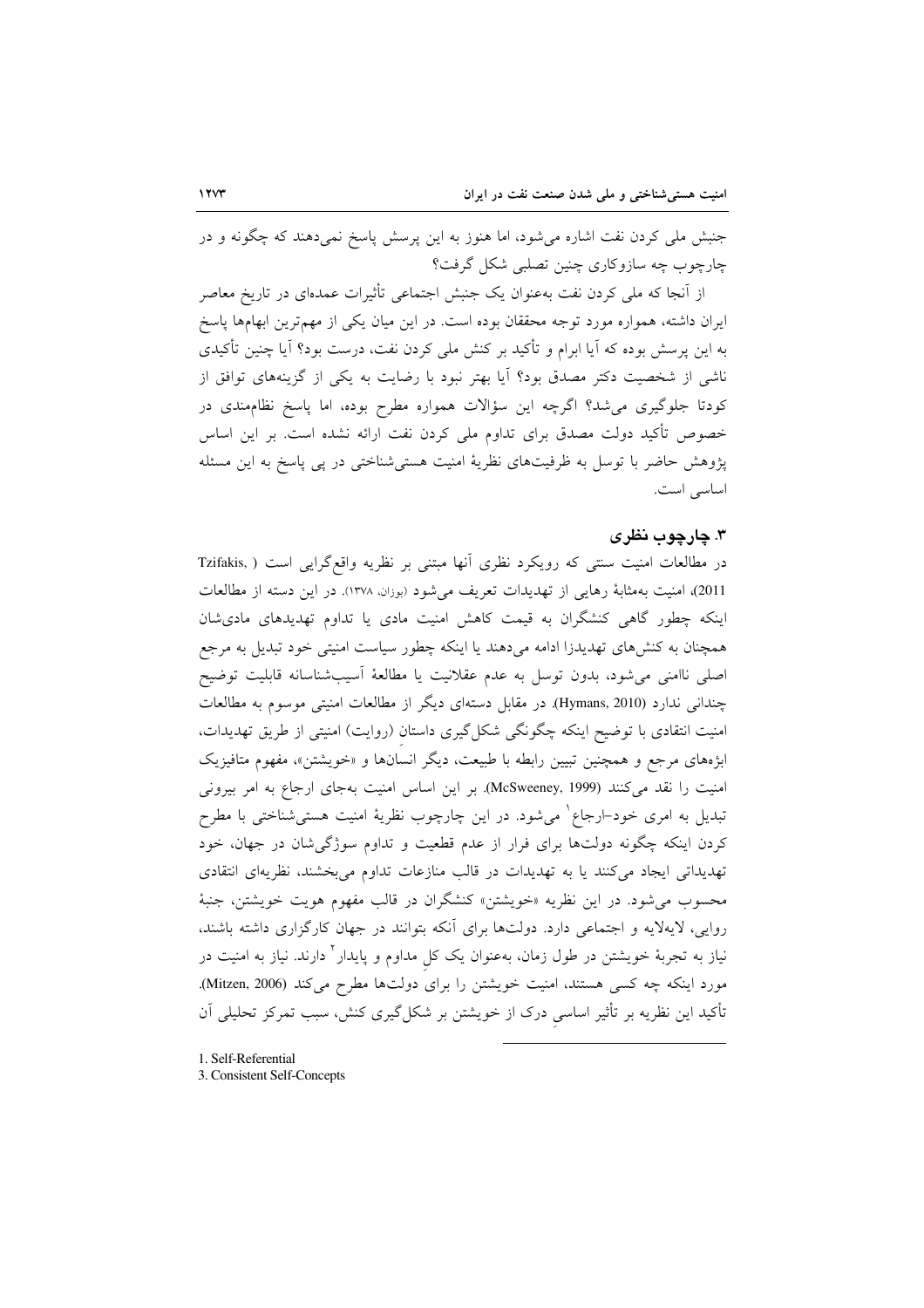بر شکل گیری سوژگی شده است (Mitzen & Larson, 2017). بنابراین امنیت به مفهوم بقا در امنیت هستی شناختی جایش را به مفهوم امنیت به معنای «بودن» می دهد (Steele, 2017). «بودن» در چارچوب وجود پیلهٔ ادراکی متحقق می شود که واقعیت پیچیده، مبهم و لایهلایه را برای درک به روابطی ساده تقلیل میدهد و قطعیت را برای کنشگر بههمراه میآورد. با توجه به ماهيت زباني و اجتماعي اين پيلهٔ ادراكي، زمينهٔ پيوند ميان دولت و جامعه بهوجود مي آيد. در این چارچوب دولت نمایندهٔ حوزهٔ ادراکی حداقل بخشی از جامعه که روایتشان به منزلت هژمونیک رسیده است، محسوب میشود. گیدنز چنین روایتی را روایت زندگی نامهای ٰ می نامد. اگرچه این روایت می گوید کنشگر چه کسی است؛ چگونه به اینجا رسیده؛ و اکنون در کجا قرار دارد (Giddens, 1991)، اما بدان.عنا نیست که روایتها صرفاً امور ذهنی اند. آنها بهعنوان کنش ارتباطی علاوویر یک ساختار معنایی، هویت را کنشی اجتماعی نیز می۱دانند. چنین روایتهایی را که برسازندهٔ هویت هستند، «روایتهای هستی شناختی» کنیز می نامند Patterson) & Monroe, 1998. چنین روایتهایی تصور از خود را ساختارمند کرده و جهان بینی را شکل میدهند که منافع جمعی از آن بهوجود میآید (Hankiss, 1981) . دولتها برای حفظ چنین روایتهایی منافع دارند، زیرا در درون قواعد زبانی این روایتها کارگزاری آنها شکل می گیرد و می توانند اعمال قدرت کنند. چنین روایتهایی در پیوند با کنش، رویه ٌ را بهوجود می آورد و پیوند میان رویه و هویت، تداوم رویه را که سبب قاعدهمند شدن جامعه می شود، فراهم می کند. چنین ارتباطی میان کنش و هویت سبب تکرارپذیری کنش و متعاقب آن روالمندیها<sup>۴</sup> میشود. یس از شکل گیری روالمندیها، هویت در چارچوب آگاهی عملی<sup>0</sup> بازتولید می شود. بنابراین در اینجا «ذهن بهمثابهٔ کنش»<sup>۶</sup> مطرح است (Hammack, 2012) . بر این اساس آگاهی عملی در قالب نوعی مهارت جنبهٔ غیرآگاهانه دارد، بهنحوی که کنشگر می تواند روی وظایفی که در دست دارد، تمرکز کند (گیدنز، ۱۳۹۳). با توجه به چنین ارتباطی میان رویه و تداوم هویت می توان استدلال کرد انقطاع در رویه به گسست در هویت منجر می شود. چنین مواقعی که نظم امور از بین رفته است و نیاز به «استقرار» مجدد روایت وجود دارد، «موقعیتهای بحرانی» می نامند. موقعیتی که روالمندیها دچار وقفه و پیش بینی پذیری حاصل از آنها از بین می رود. بنابراین چیزی که طبیعی دانسته می شد، ماهیت موقتی بودنش آشکار می شود (Sayyid, 1997) .

- 1. Biographical narrative 2. Ontological Narratives 3. Practice
- 4. Routines
- 5. Practical knowledge
- 6. Mind as action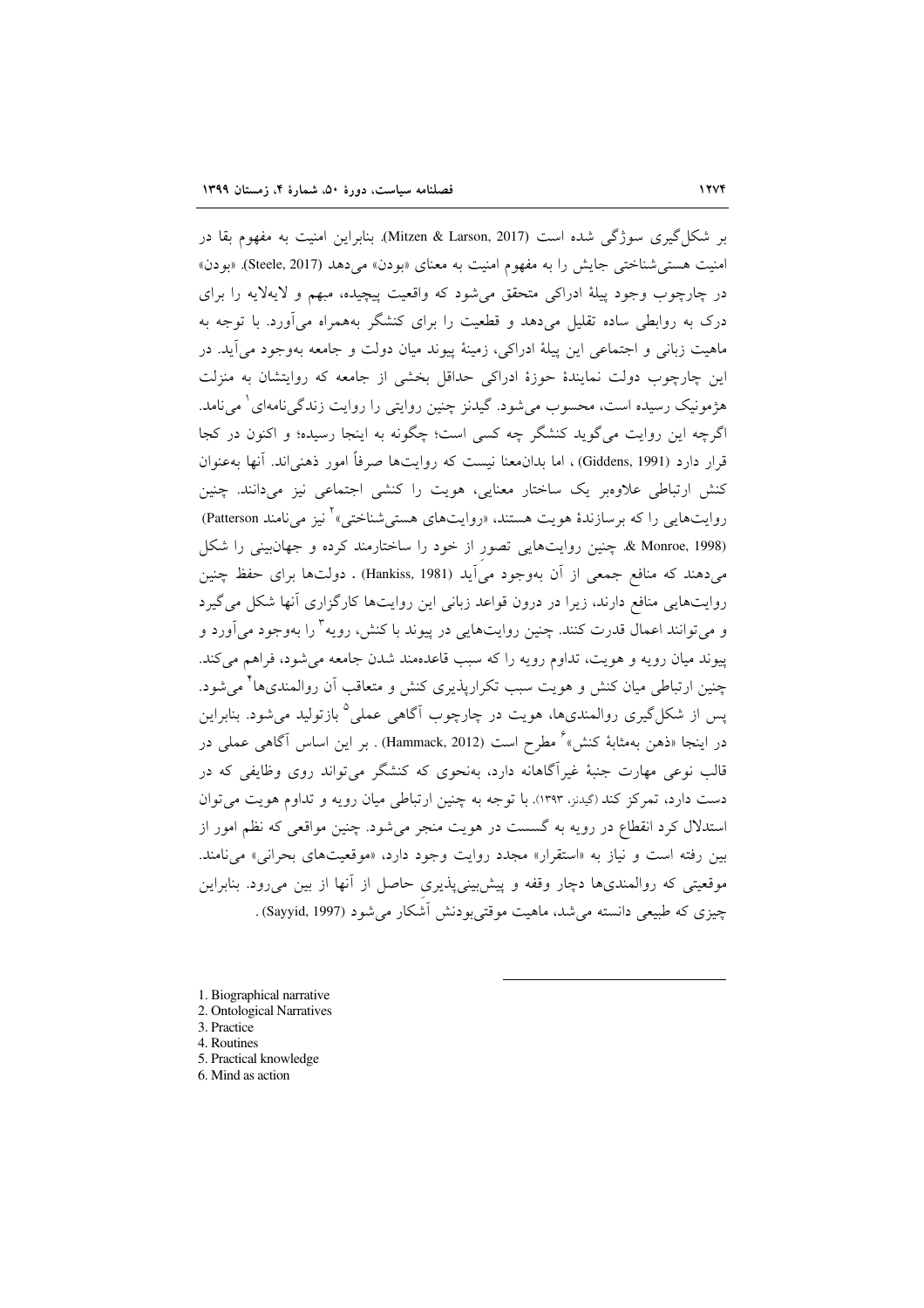بر این اساس گاهی خاطرات دردناک گذشته (تروما) مبنای شکل گیری روایت جدید می شوند. ترومای انتخاب شده به انتخاب ناخودآگاه یک گروه، بهمنظور اضافه کردن یک بازنمایی ذهنی نسل گذشته از یک واقعهٔ مشترک به هویتشان، اشاره دارد (Howard, 2014) بازسازي چنين رخدادهايي مي تواند در زمان تجربهٔ ناامني به دال هويتي قدرتمندي جهت انسجام هويت تبدیل شود (Kinnvall, 2013). با تثبیت این روایتها و تقویت جایگاه «دیگری» در هویت، «سیاست شرم» شکل میگیرد. در چارچوب شکل گیری روایتی تکخطی، نفرت به حلقهٔ اتصال میان گذشته، اكنون و آينده تبديل و خويشتن امنيتي مي گردد (Steele B. J., 2008) . با شدت گرفتن امنیتیسازی سوژگی،<sup>۱</sup> "دیگری" به"دیگری مادون"<sup>۲</sup> تبدیل میشود تا ضمن شفافتر شدن مرزهای هویت خویشتن، عزت نفس گروه نیز بیشتر شود. روی دیگر ترومای انتخابشده، شکوه انتخابشده<sup>۳</sup> است. شکوه انتخابشده یعنی عظمت دورانی در گذشته که بهمنظور «استقرار» روایت جدید بهکار می رود. بر این اساس روایتی از «نجات ملی» شکل می گیرد که در عرصهٔ زمان تک خطی نوعی گذار از اکنون تحقیر آمیز به آیندهای شکوهمند است.

عاملی که تلاش برای استقرار مجدد زمان و روایت از خویشتن یا حفظ رویهها را دامن می;زند، اضطراب ٌ است. درحالی که ترس در نظریات جریان اصلی مهمترین عامل شکل دادن رفتارهاست، در اینجا اضطراب بهعنوان تهدیدکنندهٔ هستی یا در-جهان-بودگی کنشگر از اهمیت کانونی برخوردار است. از آنجا که رویهها حامی تداوم نظم نمادین کنشگر هستند، با انقطاع در آنها اضطراب شکل می گیرد. اضطراب در نظریهٔ امنیت هستی شناختی در چارچوب دو مفهوم عدم قطعیت و شرم تبیین میشود. با فروپاشی روالمندیها عدم قطعیت شکل می گیرد زیرا که آنها با تقلیل حوزه امکانها میزان ابهام و تردید را کاهش و نظم و پیش بینیپذیری را که آرامش بخش هستند، افزایش می دهند بهدلیل آنکه روالمندیها با تقلیل حوزهٔ امکانها از میزان ابهام و تردید میکاهند و نظم و پیش بینیپذیری را که آرامش بخش اند، به ارمغان میآورند، با فروپاشی شان عدم قطعیت شکل میگیرد. شرم نیز در اثر تخطی جدی از روالمندىها (Proulx & Heine, 2008) وحس نابسندگى بهدليل عدم تطابق ميان رفتارهاى کنشگر با ارزش ها و استانداردهای خویشتنش بهوجود می آید. عدم قطعیت و شرم، عدم اعتماد به جهان (گیدنز، ۱۳۹۳) به معنای بی اعتمادی به روایت از خویشتن (1958 , lynd) را بههمراه دارد. عزت یا در بیان شخصی تر عزت نفس ؓ، نقطهٔ مقابل شرم است. عزت نیز مانند شرم در رابطه

- 1. Securitization of subjectivity
- 2. Abject
- 3. Chosen glory
- 4. Anxiety
- 5. Self-esteem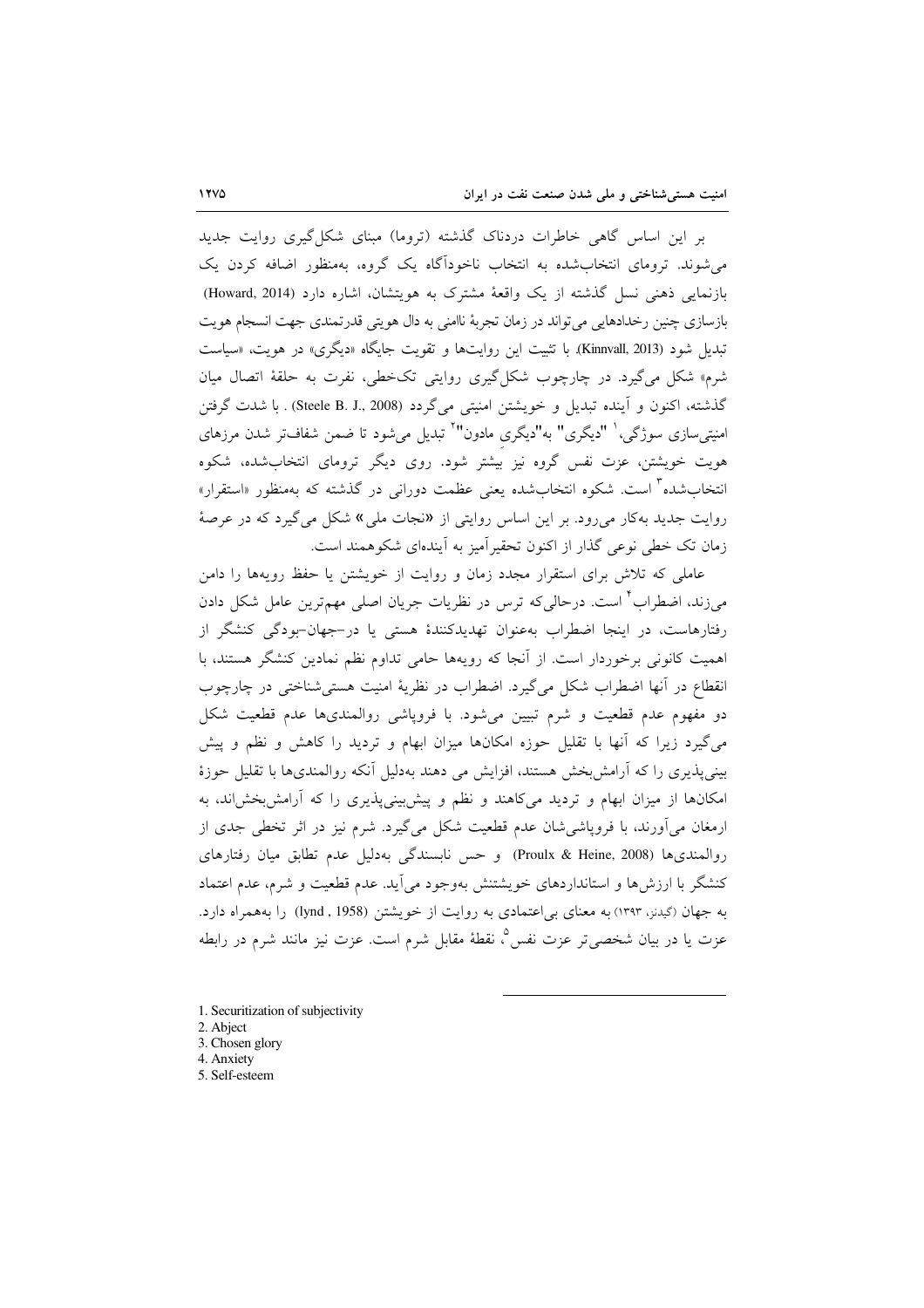با هویت خویشتن قابل تعریف است و در رابطه با تداوم روالمندیهای منطبق با روایت از خویشتن مطرح می شود. *مقاومت* در برابر کنش های شرمآور برای کنشگران عزتآفرین است، زیرا هویت خویشتن و متعاقب آن سوژگی و کارگزاریشان بهواسطهٔ آن تأیید می شود. بر این اساس سعی خواهد شد در جهان بودگی دولت مصدق در قالب پیلهٔ ادراکی و نحوهٔ شکل گیری حوزهٔ سوژگی و استقرار مجدد زمان بهعنوان عامل تثبیتکنندهٔ هویت مقاومت بررسی شود. هستهٔ اصلی تلاش نظری و تبیین تاریخی در این خصوص نحوهٔ تبدیل کنش ملی کردن نفت به رویهای در قالب هویت خویشتن دولت مصدق خواهد بود.

#### ۴. روش

همانگونهکه گفته شد، سؤال مورد بررسی از نوع «چگونگی امکان» است. بر این اساس رویههایی که کنشگران اجتماعی را قادر به کنش میسازد، یا برای اعمال سیاست خاصی قالب ايجاد مي كند و قابليتهايي را ايجاد مي كند، مورد توجه قرار مي گيرد (Doty, 1993) . اين دسته از سؤالات که به نحوهٔ شکل گیری سوژهها، اشکال سوژگی، روابط میان سوژهها با یکدیگر و برساخته شدن واقعیت میپردازند، با توسل به روشهای تحلیل گفتمان بررسی میشوند. گفتمان متشکل از تعداد محدودی از گزارههایی است که میتوان برای آنها مجموعهای از شرايط وجودي تعريف كرد (Foucault, 1972) . همهٔ اشكال رويهٔ اجتماعي در درون پسزمینهای از گفتمانهای خاص تاریخی رخ میدهند که میتوان آن را بهطور کلی نظامی رابطهای از دلالت تعریف کرد. مقولهٔ تحلیلی «پیشفرض» برای فهم چگونگی تکوین سوژهها و ابژهها از طریق رویههای گفتمانی استفاده می شود. «پیشفرض» در پیرامون مواردی است که در بازنمایی خاص مبرهن دانسته میشود و نشان میدهد که آن بازنمایی خاص چه نوع جهانی را برمی سازد و چه چیزی در آن جهان برساخته، حقیقی و صادق تلقی می شود. بر این اساس پیشفررضها شبکهای از معانی را بهوجود میآورد که در درون آن رویهها معنادار و امکانپذیر میشوند. روش۵ای تحلیل اِسنادی`، تحلیل استعارهای`، جاگیری سوژه<sup>۳</sup> و تحلیل عقل سلیم برای «بررسی فرض» بهکار میرود. اِسناد به نحوهٔ اطلاق ویژگیهای خاص و صفات معين به اسامي از طريق توصيف أنها گفته مي شود (Åhäll & Borg, 2013) . «تحليل استعارهای» به نحوهٔ شکلگیری استعارههای گفتمانی میپردازد. استعارههای گفتمانی استعارههایی هستند که در درون گفتمان جایگاه یافته و عنصری از آن شدهاند. چنین استعارههایی رابطهای وثیق میان لغت با معنای نمادین آن ایجاد میکنند و معنای تلویحی

- 1. Predicate Analysis
- 2. Metaphor Analysis
- 3. Subject Positioning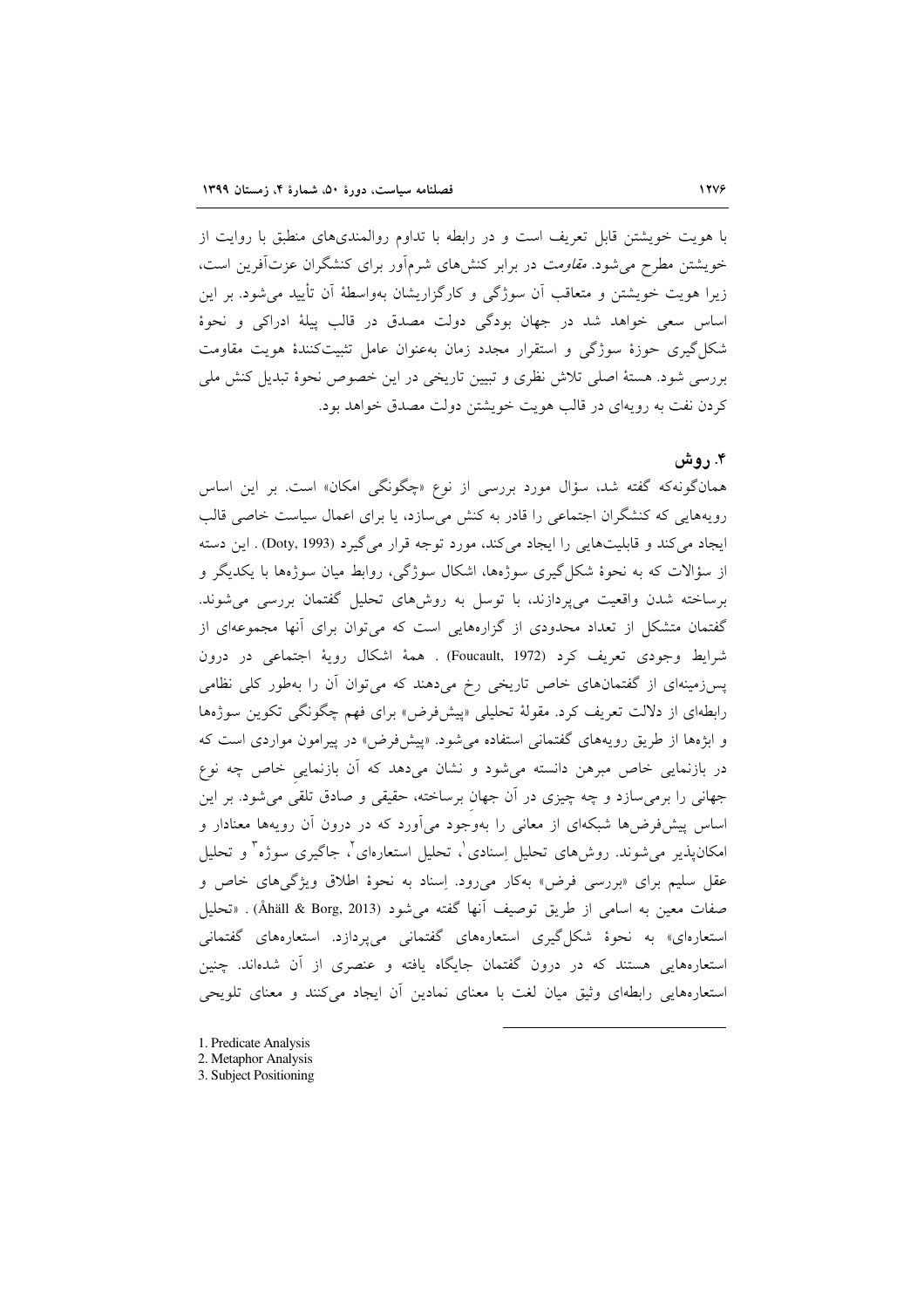خاص خود را كه ماهيتي بين الاذهاني دارد، در درون گفتمان بهدست آوردهاند (Zinken, 2007). در این چارچوب استعاره ساختار ایدئولوژیک و ابهامآلود گفتمان را ایجاد می کند & Kress) Hodge, 1993. در واقع همان طوركه گفتمانها انواعي از رويهها و نحوهٔ تفكر را امكانپذير می کنند، استعارهها نیز به محض شکل گیری و جا افتادن، نوعی از تفکر و رویه را ممکن و دیدگاه نسبتاً منسجمی نسبت به واقعیت ایجاد میکنند. بر این اساس میٍتوان گفت در مرکز گفتمانها استعارههایی وجود دارند که طرحوارههای آن گفتمان از جهان را شکل میدهند (Charteris-Black, 2004). «جاگیری سوژه» به معنای تحلیل روشی است که متون یک واقعیت را از طریق ایجاد پیوند میان سوژههای مختلف و میان سوژهها با ابژهها بهوجود می آورند. رابطهای دانستن گفتمان بدانمعناست که برساخته شدن سوژهها از طریق شباهت، تضاد یا مكمل دانستن أنها در قبال ديگر سوژهها و ابژهها صورت مي يذيرد (Doty, 1993). «عقل سليم» نیز اعتقادات و پیشفرضهایی است که مستقل از هر گونه دانش خاص یا تحقیق، اغلب مردم آنها را حقیقی و صادق می دانند.

در این پژوهش برای گردآوری دادهها به دو دسته اسناد پرداخته شده است: اسناد اولیه شامل مطبوعات و صورت مذاکرات مجلس شورای ملی است. در این میان صورت جلسات مجلس شانزدهم و هفدهم بهعنوان یکی از مهمترین نهادهای مؤثر در روندهای سیاسی ایران در آن زمان تحلیل شده است. روزنامههایی که اغلب ارگان تفکر غالب در این دوره هستند نیز بررسی شدهاند. اسناد ثانویه شامل تحلیلهای تاریخی است که دیگر نویسندگان و محققان انجام دادهاند.

۵. گفتمان تحقير: شكلگيري نظم نمادين و پيلهٔ ادراكي

شروع دههٔ ۱۳۲۰ برای جامعهٔ ایرانی با اشغال ایران توسط نیروهای متفقین همراه بود. این اشغال دورهای از ناامنی مادی و بحران هویتی برای جامعه ایران ایجاد کرد. نظمی که روالمندیها را با اتصال میان گذشته به حال و اَینده شکل میداد، فروپاشیده بود و متعاقب اَن دورهای از عدم ثبات و دولتهای بسیار ناپایدار شکل گرفت. جامعه بهشدت در پی هویتی سامان بخش برای ایجاد روالمندیهای اطمینان بخش بود تا جامعه برای پاسخ به سئوالات هستی شناختیاش به شدت در پی هویتی سامان بخش و متعاقب أن ایجاد روالمندیهای اطمينان بخش بود. چنين وضعيتي مسئلة زوال و انحطاط را بهعنوان دغدغة انسان ايراني معاصر مجدداً مطرح ساخت: «بزرگی و سیادت ما در گذشته و بدبختی حال را همه قبول دارند. هریک از ما که سرش برای ملت خودش درد میکند گاه به این فکر می افتد که آخر چه شده که چنان ملتی به چنین روز سیاهی افتاده است؟» (شایگان، صورت مذاکرات مجلس شورای ملی،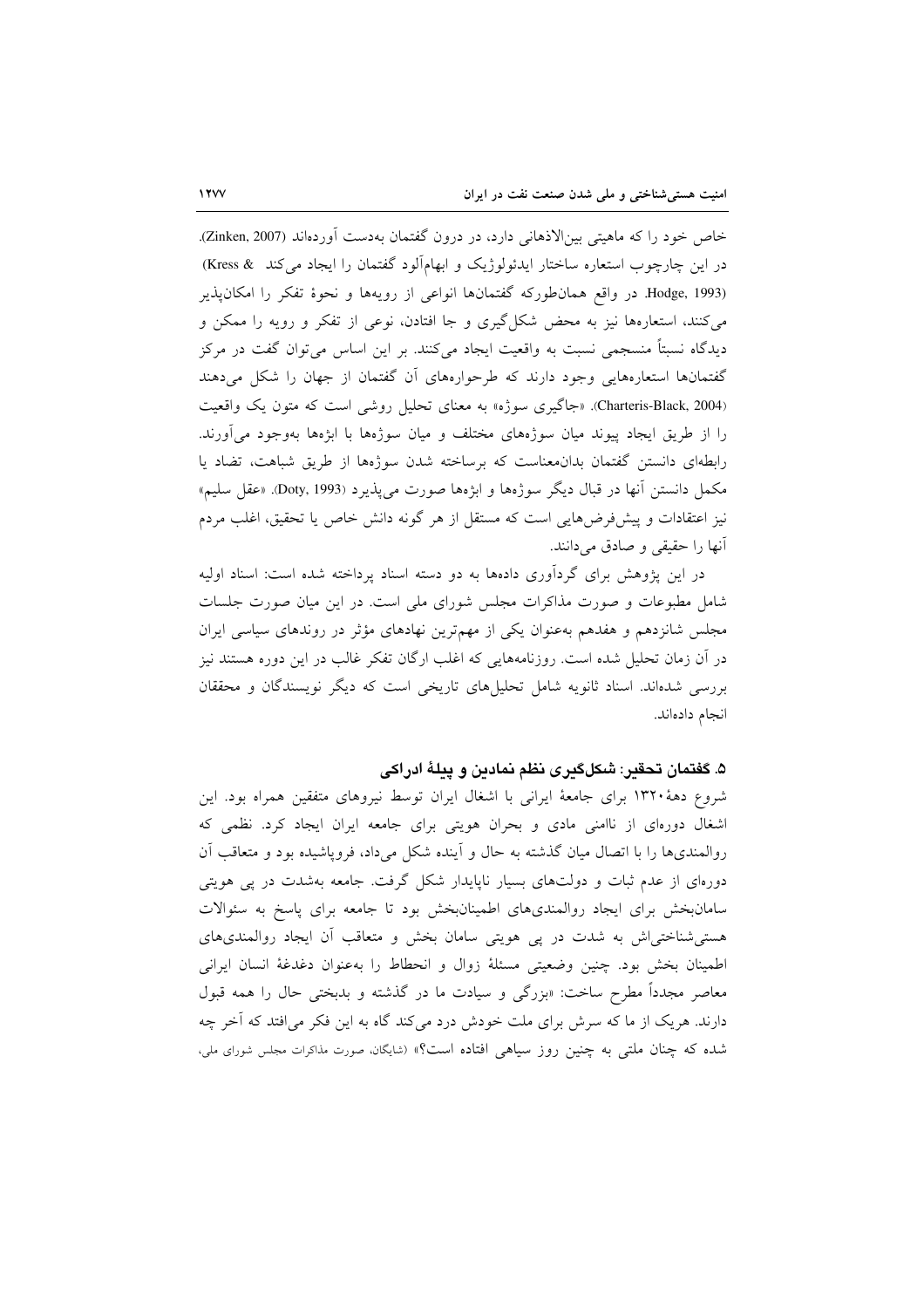١٣٢٩). با شكست تجربهٔ مشروطه دو رويكرد عمده نسبت به مواجهه با انحطاط مطرح شد؛ يك رویکرد ذیل مفهوم «پیشرفت» در پی ایجاد دولت مدرن تجددطلب بود که بتواند از طریق اَن «مام وطن» را نجات دهد و جامعه را بهسوی تجدد به پیش برد. نقطهٔ اوج این رویکرد توأم با نگاه به درون-در مقابل دیدگاه بروننگرانه وثوقالدوله- و تلاش در جهت ایجاد دولت مدرن به شکل گیری نوعی ملی گرایی مبتنی بر نژاد در پهلوی اول منجر شد (Boroujerdi, 2003). اما با توجه به شکل گیری مفهوم ملت در قالب «مام وطن» و مورد «تجاوز» قرار گرفتن آن توسط بیگانگان، همزمان رویکردی استقلال طلب نیز وجود داشت که دغدغهاش رفع تجاوز خارجی بود. در این چارچوب مفاهیمی مانند ملت، منافع ملی، وطن و... از آنجا که یادآور «تجاوز به مام وطن» بودند، همواره وجوهی از تحقیر را برای جامعهٔ ایرانی بههمراه داشتند. از منظر این رویکرد و در چارچوب تقابل استقلال/ انقیاد مسئلهٔ اصلی و عامل زوال ایران مداخلهٔ نیروهای خارجی بود. بر این اساس پیشرفت مادی نسبت به مفهوم استقلال از اهمیت فرعی برخوردار بود: «اگر خیابانها آسفالت نمی بود چه می شد و اگر عمارتها و مهمانخانهها ساخته نشده بود یک جا، ضرر می رسید. *من می خواستم روی خاک راه بروم و وطن را در تصرف دیگران* نبینم» (مصدق، صورت مذاکرات مجلس شورای ملی، ۱۳۲۲) (تأکید از نگارنده).

با عزل پهلوی اول توسط نیروهای بیگانه رویکرد پیشرفت.حور، رویکردی شکستخورده محسوب مي شد. اين تجربه نشان داده بود حتى با تشكيل يك دولت «مترقى» نيز - با وجود دخالت خارجی- نمی توان مانع تحقیر و انحطاط را شد. در نتیجه زمینه برای تقویت رویکرد استقلال طلب به عنوان دیدگاه رقیب فراهم گردد. این رویکرد با یادآوری تروماهای تاریخی که به نفوذ بیگانگان یا نقض حاکمیت ملی منجر شده بود ضمن ساماندهی خویشتن موضع انتقادیاش را بیش از پیش تقویت میکرد: «... قرارداد ۱۹۱۹ قراردادی بود که مالیهٔ ایران را در اختیار انگلستان میگذاشت. کیست که بتواند ادعای علاقه به این آب و خاک داشته باشد و از این قرارداد ۱۹۱۹ که آقای سید ضیاءالدین مداحش بودند طرفداری کند؟» (کشاورز صدر، مشروح مذاکرات مجلس شورای ملی، ۱۳۲۴).

یادآوری این تروماها در چارچوب مفهوم «مظلومیت» و «قربانی بودن» فضای کارگزاری و شناخت مجدد جایگاه «خویشتن» در جهان را برای جامعهٔ ایران فراهم آورد: «افسوس که ملت نجیب ایران ضعیف است و گرفتار جهل و مرض و حکومت فاسد شده و در سایهٔ این قوانین و مقرراتی که برای اسارت یک ملت تنظیم شده از صبح تا به شام فرصت تحصیل قوت لایموت ندارد» (صالح، مشروح مذاکرات مجلس شورای ملی، ۱۳۲۹). از سوی دیگر، در قالب چنین یادأوریهایی زمان از هم گسیخته، مجدد استقرار مییافت. بر این اساس مفهوم قربانی بودن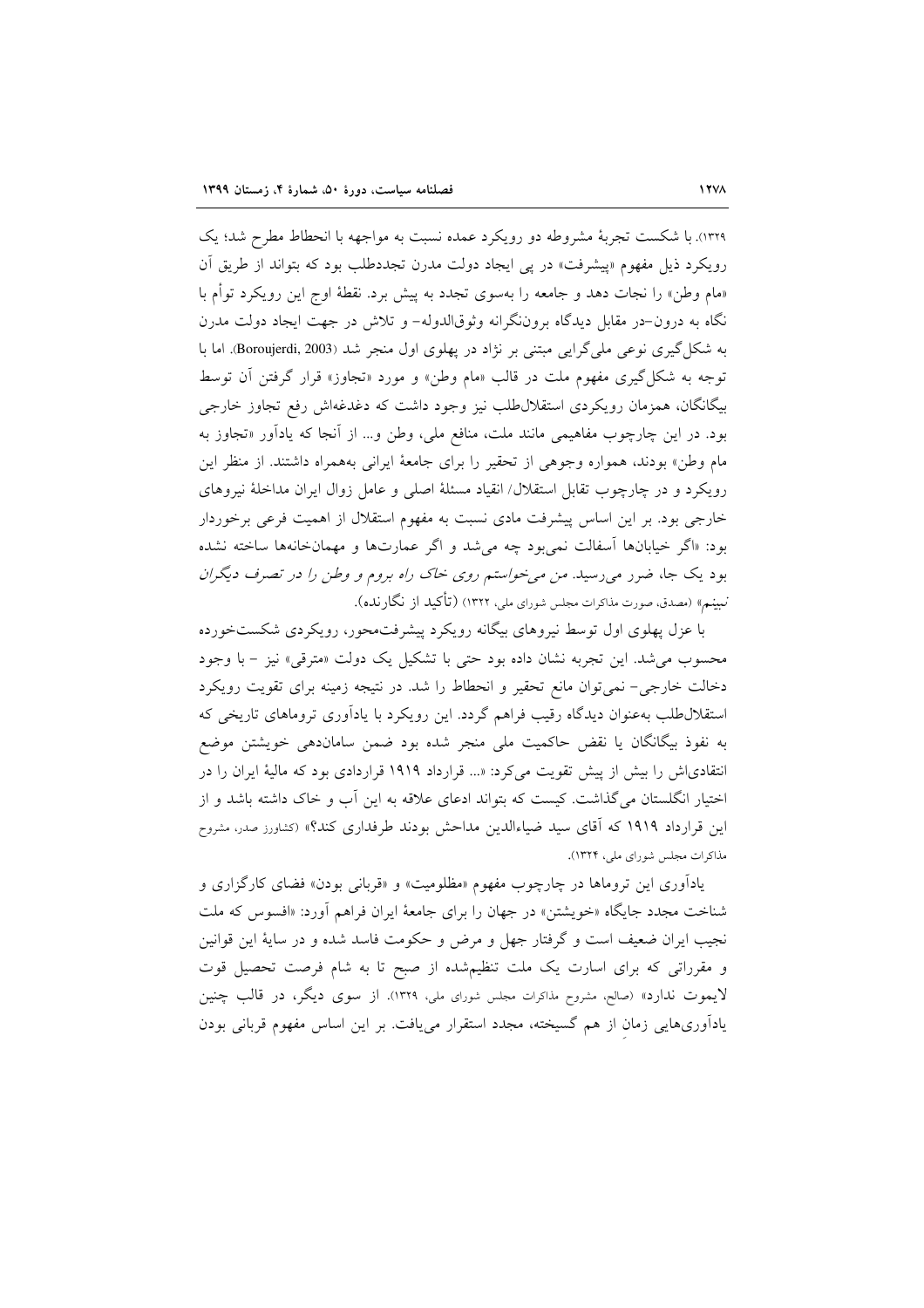به محور شکل گیری امنیت هسته شناختی تبدیل شد، محوری که گذشتهٔ شکوهمند را به اکنون تحقير آميز متصل مي ساخت.

اما روی دیگر قربانی بودن شکل گیری «نفرت» بود. نفرت از «دیگری» در زمانهای ناامنی هستی شناختی، مرزهای هویتی را شفاف میکند و از این منظر آرامش بخش است. در اینجا اضطراب وجودی به ترس و نفرت از «دیگری» (عینی ساختن مرگ) تبدیل می شود. در گفتمان در حال شکل گیری استبداد و فساد داخلی در کنار نفوذ و دخالت خارجی به عنوان عوامل قربانی شدن ایران، «دیگری» محسوب می شدند. بر این اساس روایت می شد ما ملت بزرگ و شکوهمندی بودیم، اما نفوذ و دخالت خارجی از طریق ایجاد استبداد و فساد داخلی، ما را ضعیف کرده است: «دیکتاتوری مملکت ما را به روز سیاه نشانده و آن را هیچوقت ملت ایران طالب نبوده و نیست. دیکتاتوری همیشه به دست بیگانگان و به نفع آنها ایجاد شده و ملت از اّن بهر مای جز زجر و ذلت و بدبختی نبرده و نخواهد برد» (مصدق، مشروح مذاکرات مجلس شورای ملی، ۱۳۳۰). بر این اساس اگر نفوذ خارجی از میان میروفت، مجدداً مسیر احیا رستگاری ملی احیا می شد. این روایت اساس تفسیر تروماهای تاریخی و شکستهای گذشته را نیز توضیح میداد.

اما شکل گیری «اجتماع جدید»، صرفاً با یادآوری تروماهای تاریخی ممکن نیست، بلکه وجود شکوه و افتخار گذشته برای معنادار شدن تروماها لازم است: «ملت<sub>ی</sub> کهنسال بودیم که با داشتن چند هزار سال تاریخ درخشان و تمدنی عظیم و فرهنگی عالی سرنوشت خود را با سعی و عمل و مجاهده و تلاش معین میکردیم. قرنها بر دنیا میگذشت که ملت ایران سلسله جنبان ترقی و تکامل مدنیت جهان بهشمار میرفت» (حاذقی، مشروح مذاکرات مجلس شورای ملی، ۱۳۳۰). تحقیرآمیز بودن وضعیت اکنون که حاصل تحمیل شرایط از سوی محور نفوذ خارجی و استبداد و فساد داخلی بود و زمینه را برای کنش معطوف به رستگاری مجدد فراهم میکرد، خود با ارجاع به چنان گذشتهای شکل میگرفت و غیرقابل تحمل می شد: «نگاهی به گذشته نزدیک بیندازید آیا این زندگی قابل تحمل است؟ آیا همهٔ ملتهای خوشبخت روی زمین این طور با ذلت به دنیا می آیند با نکبت زندگی میکنند؟... ما این زندگی را نمی خواستیم [بلکه] آن را به ما تحمیل کرده بودند» (ذوالفقاری، مشروح مذاکرات مجلس شورای ملی، ۱۳۳۰). شکوه تاریخی در پیوند با ترومای تاریخی زمان تکخطی را که نیاز شکل گیری کارگزاری و تشخیص خویشتن است فراهم می کرد. پیوند گذشته به حال و آینده و تبدیل اضطراب به ترس از دیگری، امکان کنش عقلانی و پیگیری اهداف را بهوجود میآورد: «ملت ما میخواهد در کنار دنیای آزاد و همراه با آن مستقل و آزاد پیش برود» (امامی اهری، مشروح مذاکرات مجلس شورای ملی، ۱۳۳۰). در این چارچوب شرایط اکنون بهدلیل ایجاد انقطاع میان زنجیرهٔ زمانی شکل گرفته از گذشته تا آینده به كلي غيرقابل تحمل مي شود.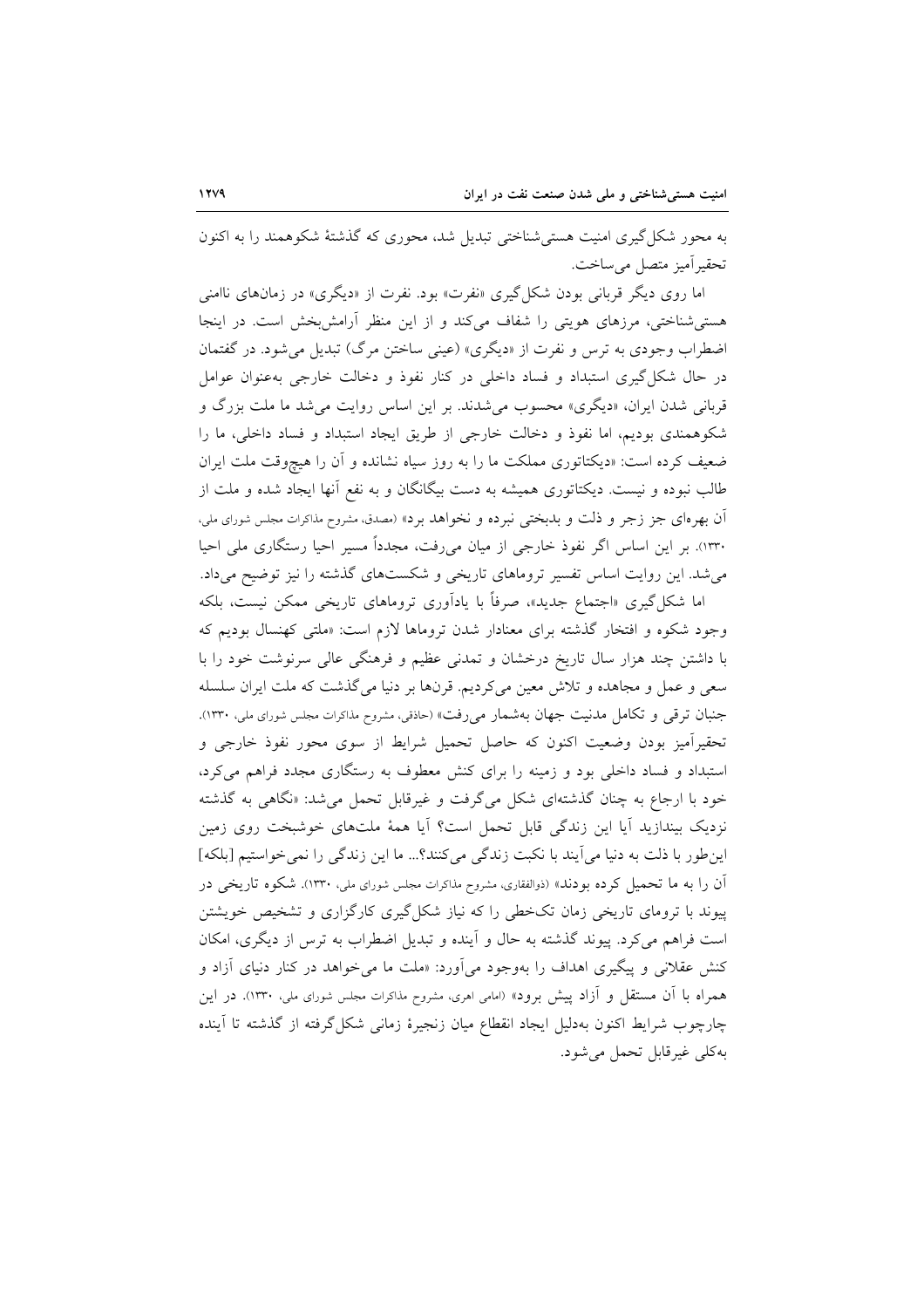۶. تکوین دیگری در گفتمان تحقیر: از دشمن دور تا دشمن نزدیک

همانطورکه گفته شد، برای شکل گیری روایت امنیتی و تبدیل اضطراب به ترس، تعریف عینی تهدید بیرونی از اهمیت برخوردار است. در چارچوب گفتمان تحقیر «دیگری» در قالب دشمن، دو وجه دور و نزدیک داشت. درحالی که مفهوم *استقلال* در رابطه با دشمن دور (بریتانیا و شرکت نفت انگلیس) متبلور می شد، فساد و استبداد داخلی دشمن نزدیک محسوب می شد. بر این اساس و در چارچوب بازسازی مجدد تاریخ، انحطاط و عامل اصلی درماندگی، بیچارگی و فساد ایران به بریتانیا نسبت داده می شد (سنجابی، ۱۳۶۸): «... بیچارگی ما وقتی که دقیق می شویم و در تاریخ می بینم از یک قرن و نیم تجاوز نمی کند،... تاریخ انحطاط اخلاقی ملت ایران از زمانی شروع می شود که انگلیسیها مسلط شدهاند بر هندوستان و از آن راه، پایشان به خاک ما باز شده است» (شایگان، صورت مذاکرات مجلس شورای ملی، ۱۳۲۹).

براساس این روایت، هیچگاه میان ایران و بریتانیا منافع موازی وجود نداشت و همواره تأمین منافع بریتانیا به معنای از بین رفتن حقوق ملت ایران بود: «منفعت انگلستان در بیچارگ<sub>ه ،</sub> ما بوده است...[در دوستی با انگلیس] یک طرف همیشه باید بپردازد، یک طرف باید همیشه دریافت بکند» (زیرک(اده، مشروح مذاکرات مجلس شورای ملی، ۱۳۲۹)، بنابراین بریتانیا برای آنکه بتواند منافع غیرموازی و متضادش را با ایران پیش ببرد نیازمند ایجاد دولتهای فاسد و دیکتاتور در ایران بوده است: «... استفادهٔ حداکثر از منابع ملی یک مملکت به ارزانترین قیمتها میسر نیست مگر اینکه آن ملت زبون و حکومتهای آن فاسد باشد» (زیرکزاده، مشروح مذاکرات مجلس شورای ملی، ۱۳۳۱). چنین برداشتی از بریتانیا مبتنی بر نوعی نگاه ذاتگرایانه هم بود بهنحوی که شرارت بهعنوان ویژگی ذاتی برای بریتانیا درنظر گرفته می شد: «اساساً انگلستان با حیله و تزویر [ملتها را] استثمار کرده حالاً اگر یک ملتی ضعیف بود بسیار و بی نهایت موفق می شد» (قناتآبادی، مشروح مذاکرات مجلس شورای ملی، ۱۳۳۱). این نگاه ذات انگارانه موجب بی اعتمادی عمیق طرف ايراني به بريتانيا مي شد (بختياري، ١٣٨٣): «شما نمي دانيد تا چه حد اين انگليسي ها حيله گر و چه شیاطینی هستند؛ آنها به هرچه دست میزنند آن را آلوده و کثیف می کنند... شما آنان را نمي شناسيد!» (والترز، ١٣۶٩).

اما نحوهٔ مفصل بندی شرکت نفت ایران-انگلیس بیش از هر چیز دیگر گفتمان تحقیر را برجسته و متمایز میٍساخت در واقع استعمار و استثمار بریتانیا در وجود شرکت نفت متبلور و عینی می شد. در این چارچوب دلیل انحطاط ایران از بریتانیا به شرکت نفت تسری می یافت: «…[شركت نفت جنوب] ملّت باهوش نجيب ايران را كه روزي پيشرو قافلهٔ تمدن دنيا بوده به این روز سیاه انداخته» (حائری;اده، مشروح مذاکرات مجلس شورای ملی، ۱۳۲۹)، اما شرکت نفت در قالب گفتمان تحقیر صرفاً یک دیگری ساده نبود، بلکه کاملاً یک شر مطلق محسوب میشد. فرایند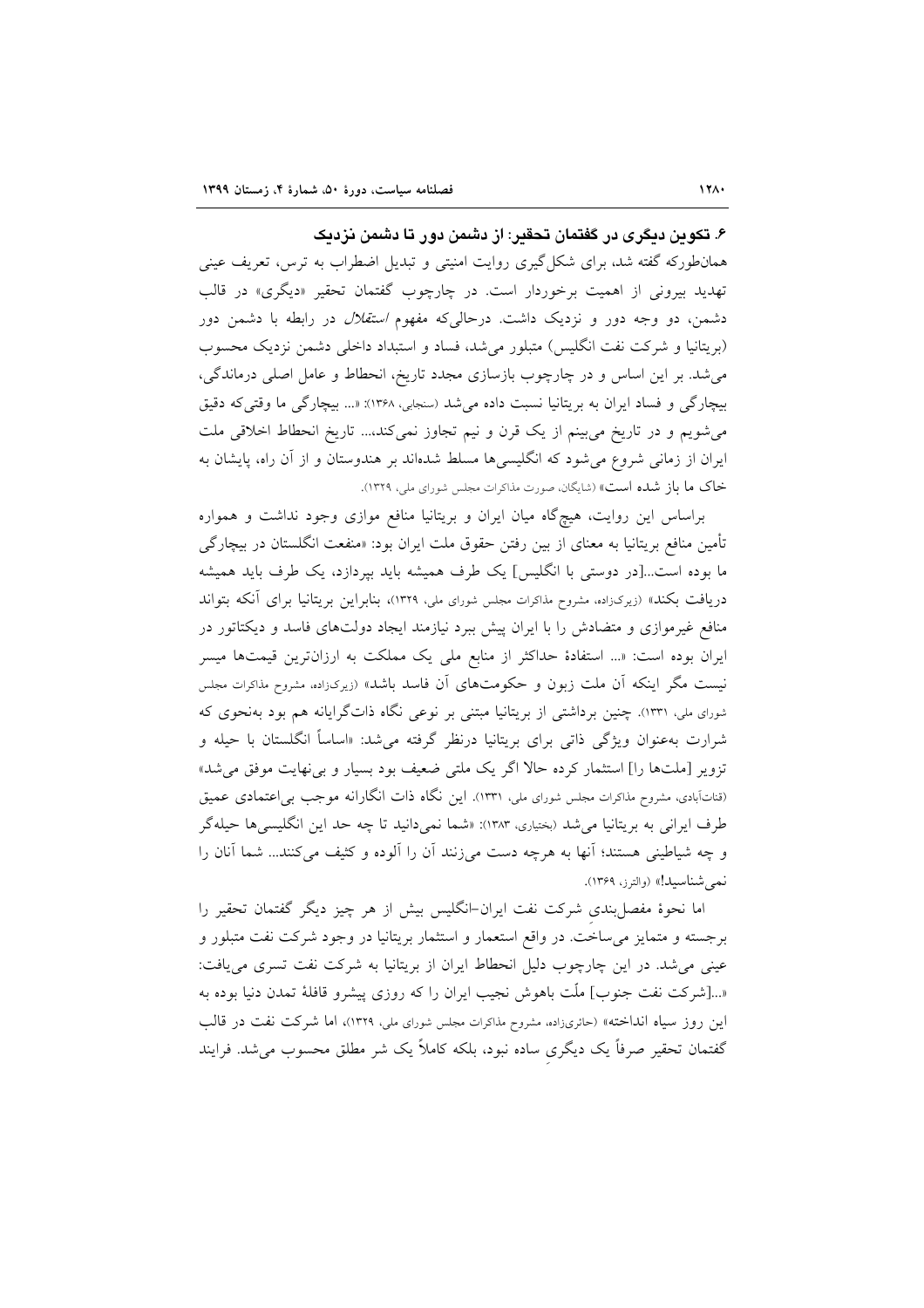تبدیل «دیگری» به «دیگری مادون» که تمام مشکلات به اَن نسبت داده می شود، سبب ایجاد محیط ادراکی باثبات می گردد؛ زیرا دیگر نیازی به محاسبهٔ کنش ها نیست و هر گونه رفتار با دیگری مادون توجیهپذیر است: «بنده معتقدم که بدبختیها و حوادث ناگواری که در این مملکت پیش آمده صدی هشتاد مولود آنتریکهای کمپانی نفت بوده و هرچه برای اتخاذ تصميم ما تأخير بشود بايد منتظر حوادث بيشتري باشيم» (مكي، ١٣۶٣). بر اين اساس ديگري مادون بهنحوی مورد تنفر قرار میگیرد که هر گونه تداوم حضورش غیرقابل قبول می شود. توصيف شركت نفت در قالب اسناداتى چون «غدهٔ سرطانى»، (نريمان، مشروح مذاكرات مجلس شوراى ملی، ۱۳۲۹) «کمپانی غارتگر»، «دستگاه فساد» (حائریزاده، مشروح مذاکرات مجلس شورای ملی، ۱۳۲۹)، «قاچاقچیهای کمپانی نفت جنوب»، «کمپانی کلاهبردار»، «قلدر»، «حقهباز»، (حائریناده، مشروح .<br>مذاکرات مجلس شورای ملی، ۱۳۲۹) «شرکت طماع» (حسیبی، مشروح مذاکرات مجلس شورای ملی، ۱۳۳۱)... براساس وجود چنین منطقی صورت میگرفت (نریمان، مشروح مذاکرات مجلس شورای ملی، ۱۳۲۹). بنابراین شرکت نفت کاملاً از ماهیت تجاری خود خارج و بهعنوان عامل تحقیر ایران و نابودی استقلال و حاکمیت ملی درنظر گرفته شد: «...می خواهم از عرایضم نتیجه بگیرم که این شرکت نفت، دشمن استقلال و دشمن ترقی و پیشرفت ایران است و تا زمانی که با این سیاست عمل می کند دشمن شمارهٔ یک ملت ایران شمرده می شود» (صالح، مشروح مذاکرات مجلس شورای ملی، ۱۳۲۹). عامل دیگر تحقیرکنندهٔ ملت ایران و تضییع حقوق ملی، بخشی از «خویشتن» محسوب

می شد که به «دیگری» مبدل شده بود. این «دیگری» درست همانند دشمن بیرونی مورد تنفر قرار می گیرد (Kristeva, 1982): «در سالهای اخیر در اجرای سیاست خانمانبرانداز بیگانگان عدهای از افراد همین ملت با تمام قوا سعی و اصرار دارند که ملت خود را تحقیر و او را در دنیا عمداً کوچک و ناچیز معرفی کنند» (ناظرزاده، مشروح مذاکرات مجلس شورای ملی، ۱۳۲۹).

در گفتمان تحقیر در وهلهٔ اول این دیگری همان دولتهاییاند که ذیل مفهوم پیشرفت شکل گرفته بودند. مفهوم *آزادی* در گفتمان تحقیر به رهایی از این نوع از «دیگری» بازمی گردد و در پیوند با أن شکل میگیرد. بر این اساس برای شفافیت بیشتر مرزهای «خویشتن» سازه گفتمانی «دولت سرسیرده خائن» برساخته می شود. دولتی که گفته می شد واسطهٔ قربانی شدن ملت ایران توسط نیروی خارجی است: «دولت انگلستان باید در همه جا از خود عمّالی بگمارد که این منافعش تأمین شود این عمّال در همه جا هستند، نمیٍتوانند نباشند» (مصدق، مشروح مذاکرات مجلس شورای ملی،۱۳۳۰). نمونهٔ آرمانی این سازه دولت رضاشاه و نماد عینی آن دولت رزمأرا بودند.

در این میان کسب استقلال (رهایی از دشمن دور) بهدلیل أنکه استبداد داخلی محصول نفوذ و دخالت خارجی محسوب می شد، از اولویت بیشتری برخوردار بود: «استقلال کشور تا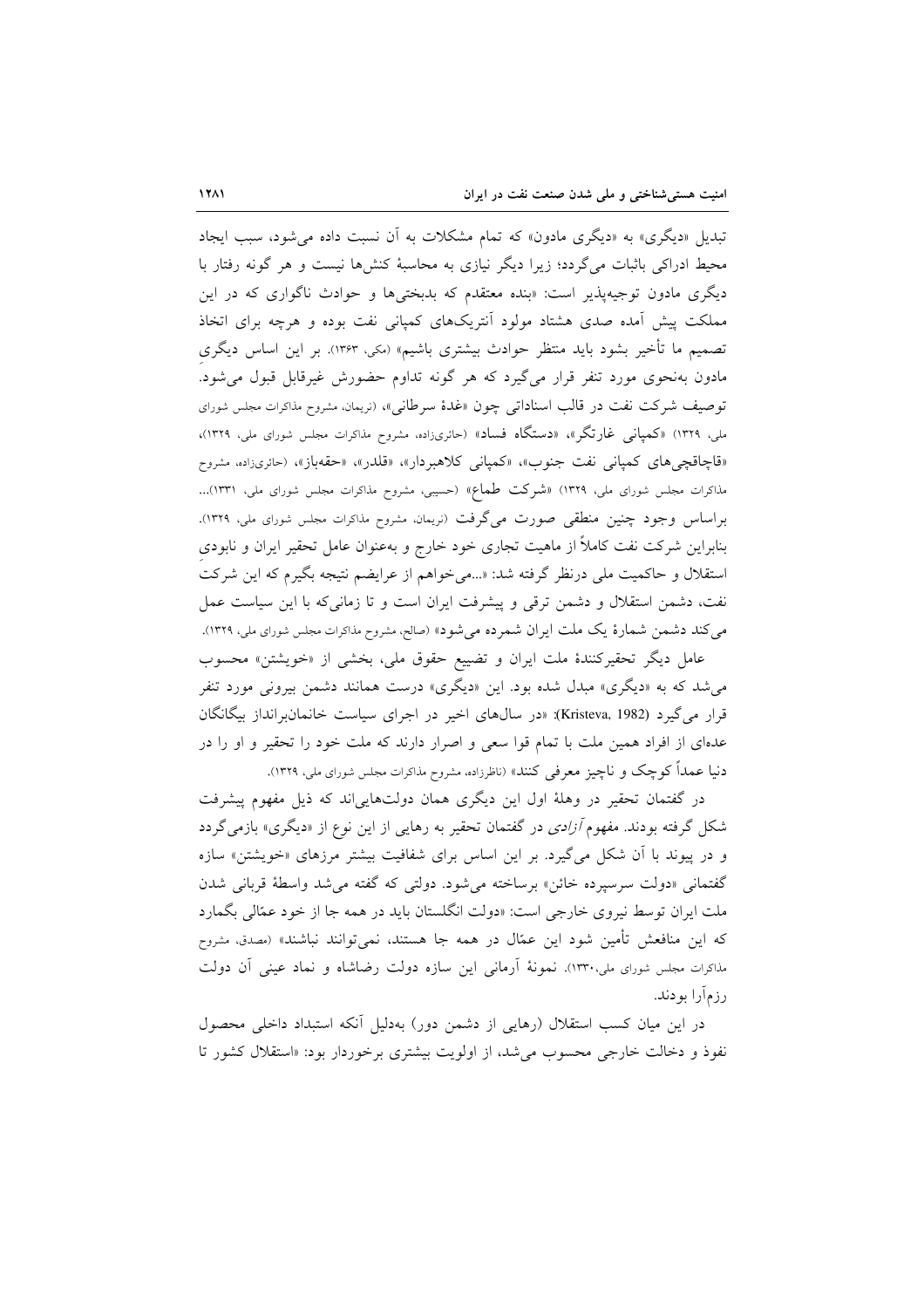هنگامیکه حکومت و سیاست در ایران در انحصار خارجیان صاحب امتیاز و دولتهای آنان باشد امکان پذیر نیست» (همایون کاتوزیان، ۱۳۷۱-۱۲۱). بنابراین برای رستگاری ملی و کسب آزادی، ابتدا باید مهمترین دشمن و عامل تحقیر ایران از بین برود. مفهوم «مل<sub>ی</sub> کردن نفت» در این چارچوب شکل می گیرد.

## ۷. ملی کردن نفت از کنش تا رویه

دولت رزمآرا ابتدا مفهوم نوعی ملی کردن نفت را بهعنوان راهکاری بهمنظور خروج از بن بست مطرح کرد. در این قالب ملی کردن نفت تنها یک راهحل مانند راهحلهای دیگر در خصوص نفت بود که با توجه به شرایط زمانی امکان عملی ساختن اَن وجود نداشت. این در حالی است که ملی کردن نفت در قالب گفتمان تحقیر و در چارچوب استعارهٔ بنیادین «*ملی کردن نفت تلاشی در جهت استقلال و آزادی است*» به رویه تبدیل شده بود. گفتمان تحقیر برای عینی ساختن مفهوم استقلال جهت شکل گیری امکان کارگزاری، آن را در قالب ملی کردن نفت متبلور ساخت. بر این اساس ملی کردن نفت در چارچوب برداشت سادهای از آن (دولتی کردن) که عینیتر و ساختارمندتر بهنظر میرسید، میتوانست به قلمرو مبدأ برای مفهوم استقلال تبدیل شود. از سوی دیگر، ملی کردن نفت مفهوم آزادی را نیز عینی می ساخت، زیرا تلاش در جهت ملی کردن نفت به معنای مبارزه با دولت سرسیردهٔ خائنی بود که تمایلی به ملی کردن نفت نداشت. با شکل گیری این استعاره نفت کاملاً از چارچوب مادیاش خارج شد: «هدف اصلی ما از ملی کردن تنها جنبه مادی آن نیست بلکه منظور از آن به دست آوردن استقلال سیاسی و اقتصادی و حکومت واقعی ملی است... ما می خواهیم به این وضع خاتمه داده و واقعاً مستقل و أزاد باشيم...» (مكي، ١٣۶٣: ١٣١). از سوى ديگر اين استعاره، «عقل سليم» پیرامون نفت را نیز شکل داد، بهطوریکه ملی کردن نفت و ارتباط آن با استقلال و آزادی به منطقی عمومی، فراگیر و مقبول تبدیل شد: «...منطق صحیح و عقل سلیم حکم میکند که تنها راه استخلاص و آزادی ایران از یوغ منحوس سیاست استعماری قطع کردن دست خارجی از نفت ايران است» (آشتيانيزاده، مشروح مذاكرات مجلس شوراي ملي، ١٣٣٠).

بنابراین ملی کردن نفت انتخاب سیاستگذارانهٔ صرف (کنش) نبود، بلکه رویهای بود که در پیوند با زدودن تحقیر ملت و نیل به استقلال و آزادی قرار داشت. از درون این رویهٔ هویت دولت مستقل و آزاد شکل گرفت که کارگزار ملی کردن نفت محسوب می شد.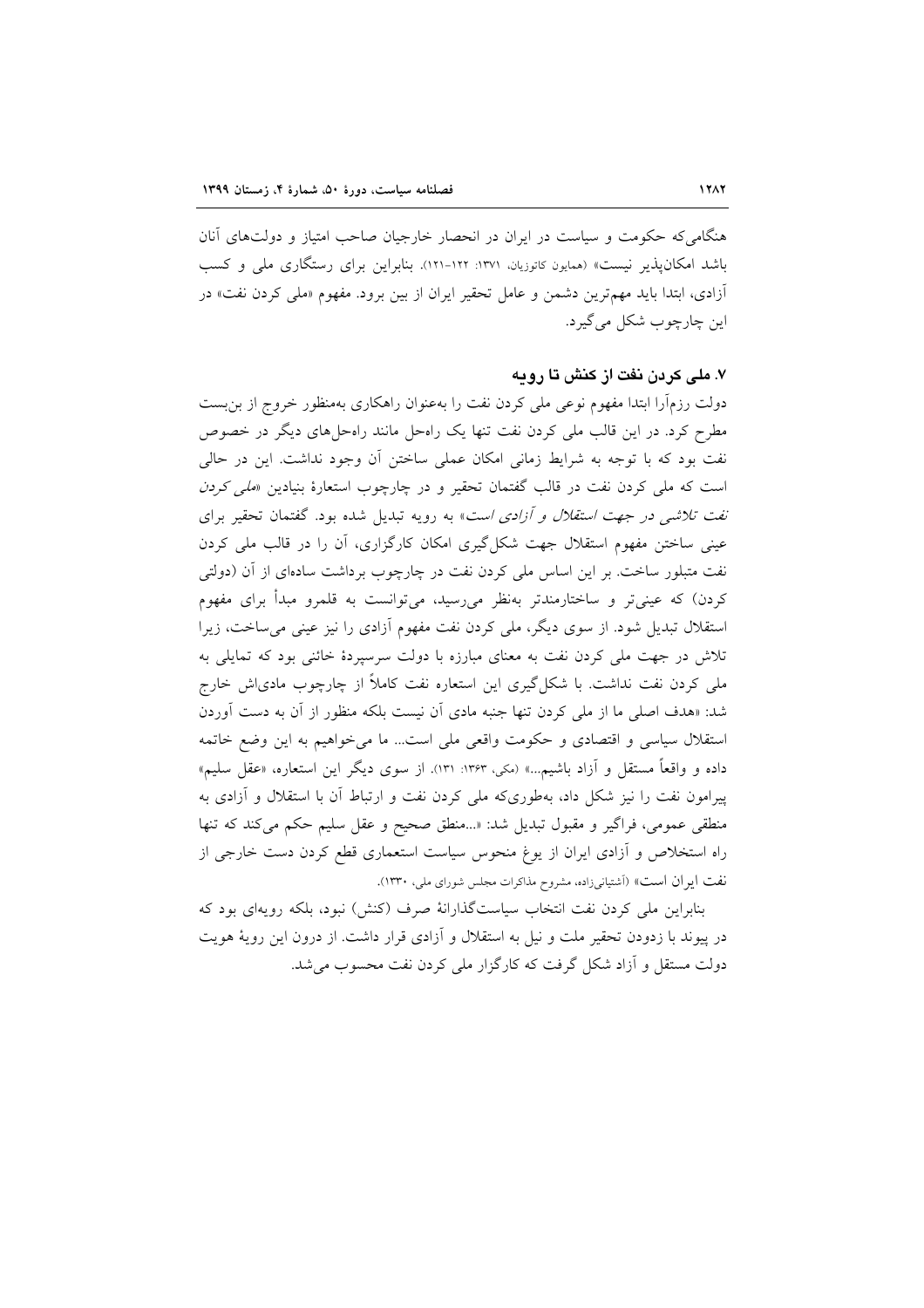#### ۸. تکوین هویت دولت مستقل و آزاد

شکل گیری مفهوم دولت مستقل و آزاد، محصول تبدیل ملی کردن نفت از کنش به رویهٔ ذیل استعارهٔ مفهومی «ملی کردن نفت تلاش در جهت استقلال و آزادی» بود. وجود سازهٔ گفتمانی دولت سرسیرده خائن نیز هویت و عرصهٔ عمل دولت مستقل و آزاد را شفاف می ساخت. بر این اساس هویت دولت مستقل و آزاد در قالب تضادهایی دوگانه تثبیت شد. تقابل استقلال/انقیاد بهعنوان اصلی ترین عنصر رویکرد استقلال طلبی در چارچوب گفتمان تحقیر به مسئلهٔ نفت پیوند خورد. بر این اساس درحالی که دولت مستقل و آزاد برای تحقق استقلال، ملی کردن نفت را دنبال میکند، راهحلهای دیگر برای حل مسئله نفت صرفاً از سوی یک دولت خائن دنبال می شد: «اَیا چنین شخصی [که منافع مادی بیشتری از طریق قرارداد جدید برای کشور بههمراه آورد] به نظر شما خائن است (دکتر بقایی-بله) آیا دولتی که این قرارداد را تأييد مىكند كه طبق آن چهل ميليون ليره بايد اضافه پرداخت بشود و بهواسطهٔ عدم تعيين تکلیف، پرداخت نشده، مرتکب خیانتی شده است (دکتر بقایی– کاملاً بلی) (فروهر، مشروح مذاکرات مجلس شورای ملی، ۱۳۲۹).

تضاد دیگر تقابل میان ترس/شهامت بود. از آنجا که دولت سرسپردهٔ خائن دستنشاندهٔ بیگانگان است، همواره از دشمن دور هراس دارد، درحالیکه دولت مستقل و آزاد، هراسی از مقابله با نفوذ خارجی ندارد و در جهت استیفای کامل حقوق ملت عمل می کند: «آن وقتی که ما و مردم از چترباز میترسیدیم وقتی بود که دولت ایران را دولت انگلیس آورده بود به دولت میگفت هم خودت بترس هم مردم باید بترسند… اما این دولت که دستنشاندهٔ دولت انگلیس نیست...» (مصدق، مشروح مذاکرات مجلس شورای ملی، ۱۳۳۰). از درون این تقابل، دو مفهوم عمده دیگر در چارچوب تقابل سازش (تسلیم)/مقاومت ایجاد شد. درحالی6د دولت خائن تحت تأثیر عنصر ترس، بر سر استقلال و حقوق ملت ایران با نیروی خارجی سازش میکند، دولت مستقل و آزاد در مقابل فشار بیگانه مقاومت میکند. از آنجا که عنصر ترس قابل شناسایی نبود، مفهوم أن به سازش و انعطاف در مذاکرات –که از اَن به تسلیم نیز یاد میشد– تقلیل داده شد. نمونهٔ اعلای سازشکاری نیز همان عمل نمونهٔ آرمانی دولت خائن سرسپرده در دورهٔ رضاشاه و انعقاد قرارداد ۱۹۳۳ تصور می شد. بر این اساس دولت ملی و مستقل دولتی است که شجاعانه ملّی کردن نفت را پیش میبرد و از این طریق استقلال ملّی را متحقق میسازد: «از یک کشور مستقلی این حرف بههیچوجه قابلِ قبول نیست که بگوید چون یک قلدری است یک کشوری است که زورش زیاد است و ما زورمان نمی رسد و از فلان چیزی که می خواهد دست برنمی دارد» (صالح، مشروح مذاکرات مجلس شورای ملی، ۱۳۲۹).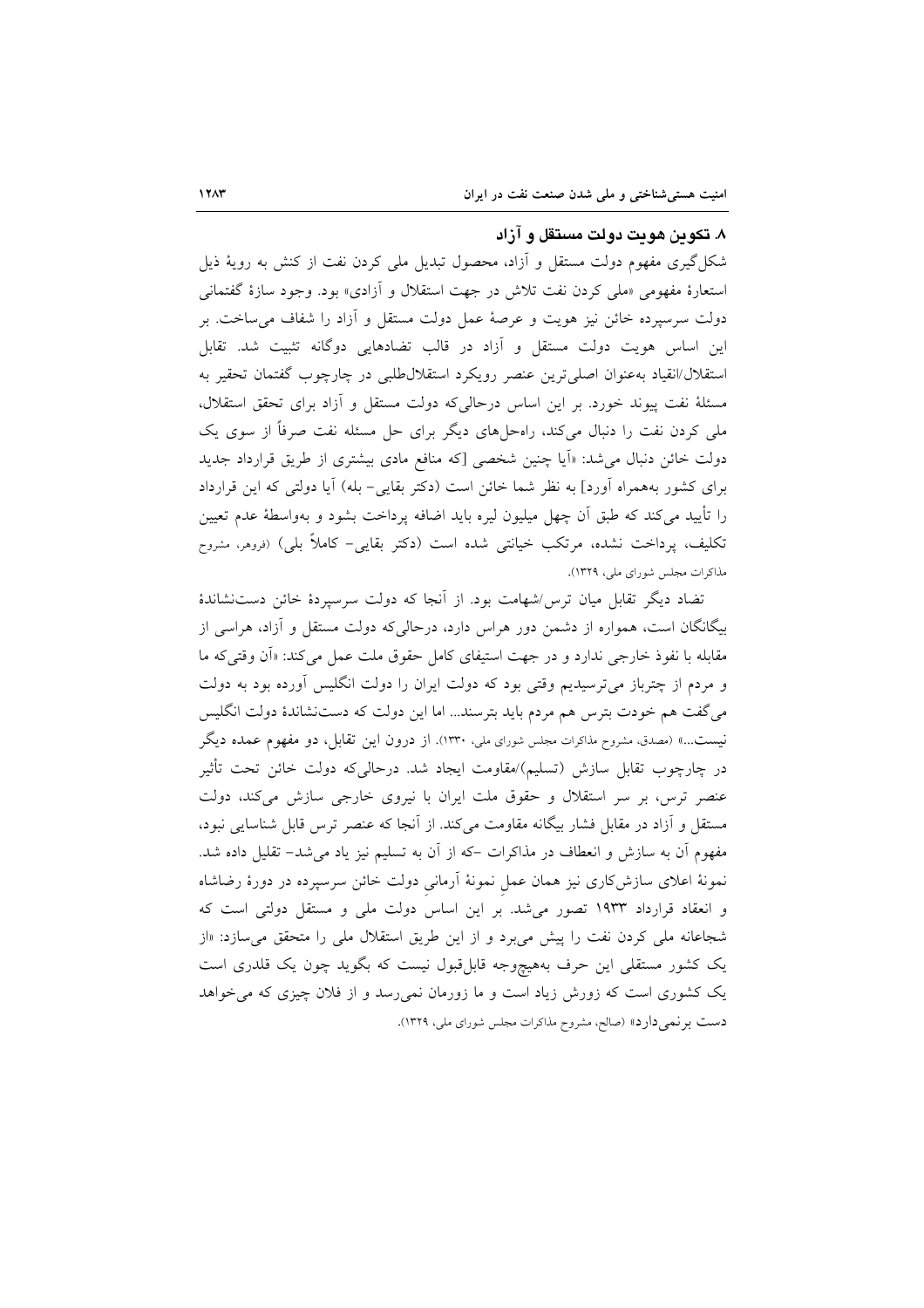تحت تأثیر این هویت، برداشت خاصی از منافع ملی نیز شکل گرفت. چنین برداشتی از منافع ملي در پيوند با اخلاقي شدن مسئله نفت، چنان دولت مصدق را در مذاكرات پيرامون نفت محدود ساخت که در نهایت علی(غم وجود تهدیدات مادی فراوان دولت مصدق از ملی كردن كامل نفت نتوانست عقب نشيني كند.

#### ۹. تكوين مفهوم منافع ملي

همان طورکه گفته شد در گفتمان تحقیر اساساً وجود منافع موازی و همسو میان ایران و بریتانیا (شرکت نفت) مورد تردید بود. گفتمان تحقیر براساس بنیانهایش اساسا*ً رابطهٔ می*ان شرکت نفت و ایران را رابطهای نابرابر، استثمارگونه و در قالب رابطهٔ ارباب و رعیتی بازنمایی می کرد: «ملتی که آزادی و استقلال نداشت بر فرض اینکه نفت را هم به قیمت روز میفروخت در حکم آن غلامی بود که خود را به مبلغ گزافی فروخت و پس از گرفتن پول خریدار گفت العبد و في يده كان لمولاه» (مصدق، ١٣۶۵). بنابراين هر نوع كسب منافع تنها در گرو از بين بردن این *رابطهٔ استثماری* بود. در مقابل توافق بر سر تقسیم منافع با وجود حفظ چنین روابطی بی۵هغا، زیانآور و نوعی «باج دادن» تصور میشد (مصدق، مشروح مذاکرات مجلس شورای ملی،۱۳۳۰). بالطبع چنین برداشتی از منافع، بجای أنکه تحت تأثیر منطق سوداگرایانهٔ اقتصادی باشد برداشتی کاملاً هویتی از منافع ارائه و امکان چانهزنی و توافق را از بین می,برد. در این چارچوب اگر رابطهٔ استثماری با شرکت از بین برود (ملی کردن نفت) منافع ایران از نفت «ص*در صدي»* خواهد بود (مکي، ۱۳۶۳: ۱۸۸).

از سوی دیگر ملی گرایان بهدلیل ناآشنایی با تجارت نفت، از قیاس مبادلهٔ کالا در بازار سنتی برای فهم آن بهره میبردند: «انگلستان باید بداند فاتحهٔ شرکت حیلهگر سابق نفت خوانده شده است اگر احتیاج به نفت دارد باید مانند یک مشتری عادی به شرکت ملی نفت رجوع كند» (كشاورزصدر، مشروح مذاكرات مجلس شوراى ملي، ١٣٣٠). با شكل گيرى اين حوزهٔ ادراكى برداشت تمامیتخواهانه از منافع نفت نیز تقویت شد. از سوی دیگر، این قیاس از آنجا که نوع رابطه را در بحث منافع مطرح و متعاقب أن مفهوم احترام را متبلور مي ساخت (Wolf, 2011). برای ایران عزتآفرین بود. بخشی از این عزت در چارچوب پذیرش حقوق برابر و مورد شناسایی قرار دادن حقوق مادی طرفین بود. چنین شناساییای به معنای پذیرش و احترام نسبت به هویت مستقل و برابر ایران به عنوان فروشنده نفت بود که تأثیر عمدهای در شکل گیری و انسجام هویت–خویشتن کنشگر داشت. در چارچوب این استدلال رابطهٔ سلسلهمراتبی و نابرابر (ارباب/ رعیت) میان شرکت و دولت سرسپرده، به رابطهٔ برابر میان خریدار و فروشنده تبدیل می شد. این در حالی بود که واگذاری امتیاز در قالب عقد قرارداد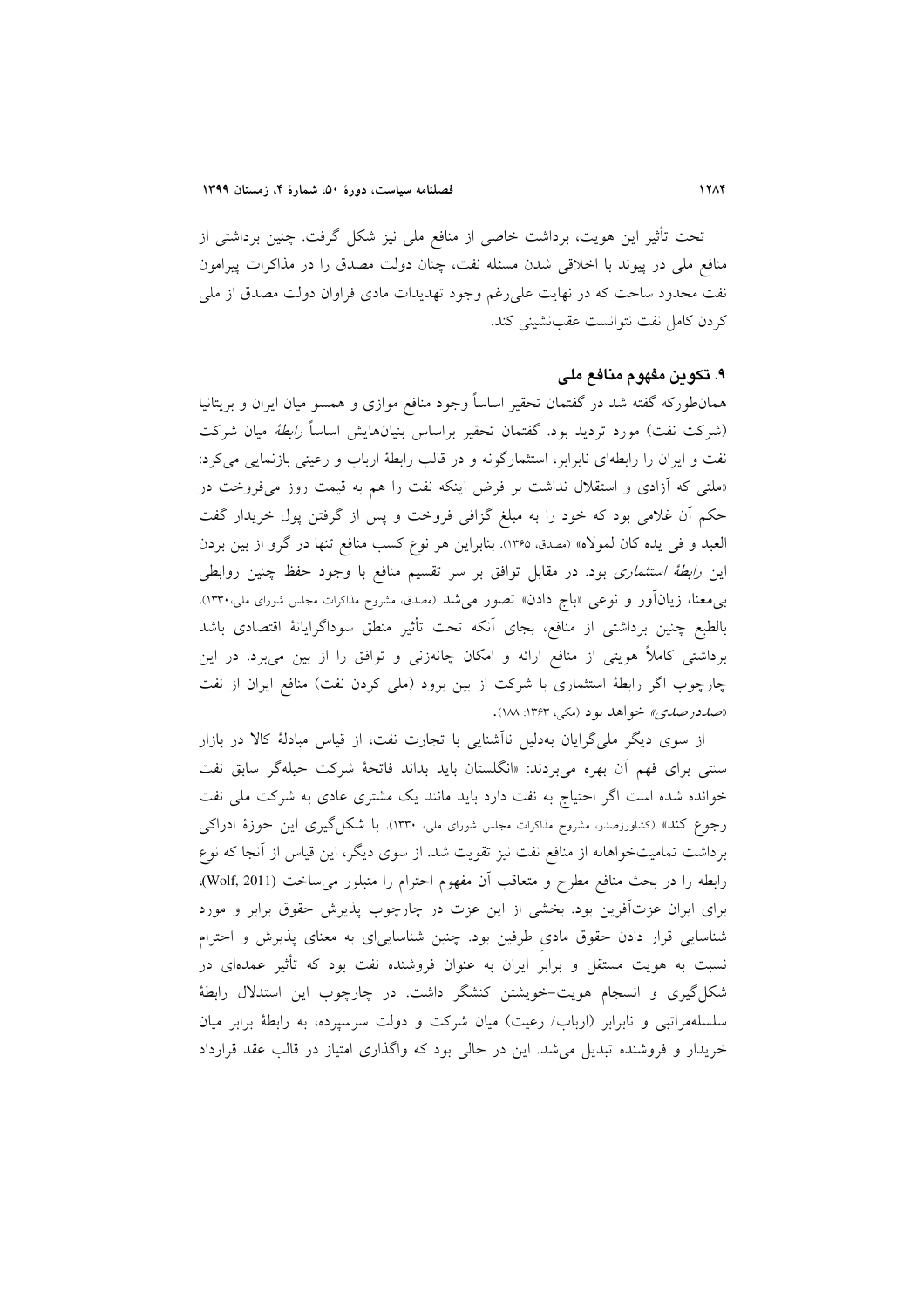جدید-که مدنظر طرف بریتانیایی بود- به معنای پذیرش جایگاه پایین تر و پذیرش اجحاف محسوب می شد که سازوکار تحقیر / شرم را فعال می کرد. چنین استدلالهایی انتظارات را در زمینهٔ منافع نفت چنان بالا میبرد که عملاً راهکارهای دیگر نمیتوانست توجیهپذیر باشد. در این قالب تنها با راهحلی موافقت میشد که صددرصد منافع را بههمراه داشته باشد. بر این اساس نهتنها چنین برداشتی از منافع سبب سختتر شدن امکان چانهزنی بهعنوان مبنای اصلی هر گونه مذاکره شد، بلکه امتزاج بعد اخلاقی در مسئلهٔ ملی کردن نفت سبب پیوند بیشتر آن با امنيت هستي شناختي دولت مصدق شد.

# ١٠. اخلاقی شدن مسئلهٔ نفت ذیل گفتمان تحقیر

همانطورکه گفته شد، نفت ذیل گفتمان تحقیر از چارچوب مادیاش خارج و بعد اخلاقی نفت چنان تقویت شد که منطق اقتصادی تحتالشعاع قرار گرفت: «اینجانب به مل<sub>ی</sub> بودن صنعت نفت و جنبهٔ اخلاقی اَن بیشتر از جنبهٔ اقتصادی معتقدم…» (مکی، ۱۳۶۳: ۳۰۱). چنین گذاری سبب تبدیل حوزهٔ اخلاق در خصوص مسئلهٔ نفت از اخلاق پیامدگرا که مبتنی بر نسبیگرایی و توجه به منافع، نتایج و پیامدهاست، به اخلاق وظیفهگرا شد. در چارچوب اخلاق وظیفهگرا، کنشگر تنها به وظایفی که در دست دارد توجه دارد، بنابراین در قالب «آگاهی عملی» محیط ادراکی برای او آرام میشود. اخلاق وظیفهگرا حوزهٔ تردید را که یادآور اضطراب و فروپاشی خویشتن است، با ایجاد قطعیت از بین میبرد و کنشگر با تمرکز بر وظایف، امکان کارگزاری و کنش راهبردی را کسب میکند. در این چارچوب مسئلهٔ نفت از ابعاد مختلفى در قالب گفتمان تحقير به بحثى اخلاقى بدل شد.

نخست ملی کردن نفت در چارچوب گفتمان تحقیر نوعی کنش رهاییبخش محسوب میشد که رهایی از استعمار و نفوذ خارجی در بطن آن قرار داشت. دوم ملی کردن نفت نوعی احقاق حقوق «ملت مظلوم» از شركت «ظالم» و «غاصب» نفت فرض مي شد كه بايد دست تعدی أن کوتاه شود. در این مسیر، احقاق حق مظلوم به معنای خلع ید از شرکت نفت و مقاومت در برابر أن بهعنوان يک وظيفه بود: «مسلک من مسلک حضرت سيدالشهدا است. يعني أنجايي كه حق در كار باشد، با هر قوهاي مخالفت مي كنم... وقتي ديدي موضوعي بحق است بایست و مقاومت کن» (بررگمهر، ۱۳۶۹: ۴۱۳). بر این اساس ملی کردن نفت مبارزهای میان خیر و شر بود. شرکت نفت مظهر شرور و تمام مشکلات و مصائب ایران که مبارزه با آن وظیفهای اخلاقی و *مقدس* در جهت نابودی شر و تحقق خیر و نیکی بود: «تنها راه نجات ملت ایران را در این تشخیص دادهایم که تا آخرین سر حد امکان برای ملی کردن صنعت نفت مبارزه كنيم اين مبارزه نور با ظلمت و يزدان با اهريمن است...» (بقايي، مشروح مذاكرات مجلس شوراى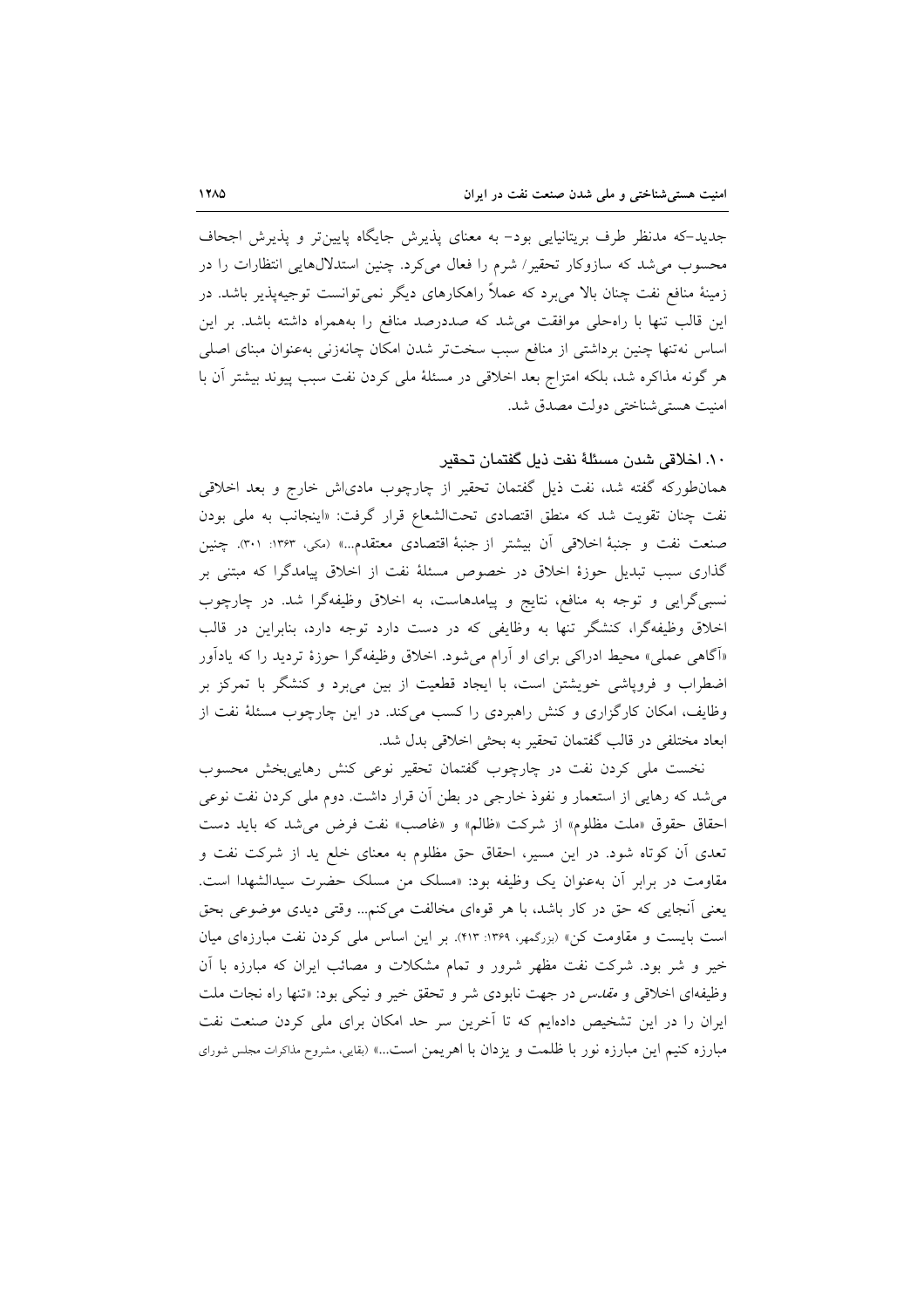ملي، ١٣٢٩). در چنين چارچوبي حوزهٔ خاکستري که مبناي مذاکره است، از بين رفته و منطق مطلق گرایانه سپاه/سفید حاکم شد: «اگر نفت را اَتش بزنیم بهتر از آن است که شرکت آن را ببرد» (حائری;اده، مشروح مذاکرات مجلس شورای ملی، ۱۳۲۹). با شکل گیری چنین نظم نمادینی که در جهان بودگی دولت مصدق را بهوجود می آورد، سیاست شرم و هویت مقاومت بهوجود آمد.

# ١١. تكوين سياست شرم و هويت مقاومت: تثبيت رويهٔ ملي كردن نفت

همان طورکه گفته شد، در نظریهٔ امنیت هستی شناختی مهمترین عامل شکل گیری رفتار امنیتجویانهٔ هستی شناختی فرار از اضطراب است. در مورد ملی کردن نفت نیز أنچه سبب پیگیری ملی کردن نفت با وجود تهدیدات مادی فراگیر علیه دولت مصدق می شد، همین سازوکار گریز از شرم و اضطراب وجودی بود که در قالب عزتجویی نمایان می شد. بنابراین انتخابهای سیاستگذارانهٔ دولت مصدق را میتوان در چارچوب مفهوم سیاست شرم قرار داد. در سیاست شرم تنها گزینههایی بررسی می شوند که برای دولت شرمآور نباشد. دولت مصدق همواره در طول ۲۸ ماه حکومتش سعی داشت روایت از خویشتنش را که در قالب رویهٔ ملی کردن نفت به آگاهی عملی تبدیل شده بود، حفظ کند. عدم پیگیری رویهٔ ملی کردن نفت در قالب آن چیزی که در پیلهٔ ادراکی شکل گرفته بود، به معنای گسیخته شدن روایت از خویشتن دولت مصدق بود. بنابراین همواره شرم در «آنجا» حضور داشت و سیاستهای دولت مصدق را شکل میداد. سازوکار عملکرد آن نیز در قالب برهان خلف (اگر نبود...پس) و تقویت رفتارهای عزتجویانه پدیدار می شد. از سوی دیگر، سیاست شرم حاوی قدرت مولد در گفتمان تحقیر بود. اینکه چطور گفتمان تحقیر سوژهها، ابژهها و جهانی را بر میسازد که در عمل سبب جریان یافتن قدرت در آن می شود. قدرتی که جهانی را شکل می دهد که در آن امکان تداوم رویهٔ ملی کردن نفت ممکن و در مقابل گزینههایی که به توافق به شرکت نفت جنوب ختم مي شود، *غيرقابل تصور* و حاشيهاي مي شود.

در این چارچوب مفهوم «خیانت» و وجود سازهٔ گفتمانی «دولت سرسپردهٔ خائن» در مرکز سیاست شرم قرار دارد. تنفر از دولت خائن بهعنوان بخشی از خویشتن در پیوند با دشمن دور، برای روشن شدن مرزهای هویتی دولت مستقل و آزاد ضروری بود. بر این اساس انتصاب رویکردها و تصمیماتی که به ملی کردن نفت ختم نمی شد به دولت خائن سرسپرده، باعث ایجاد اضطراب درونی برای دولت مصدق بود. درست به همین سبب والترز مذاکرهکنندهٔ آمریکایی میگوید: «[مصدق] معتقد بود هر قراردادی چون لکهٔ ننگی بر پیشانی سیاسی او خواهد بود و... معتقد بود اگر بدون قرارداد و توافقی در زمینهٔ نفت به ایران بازگردد در موقعيتي سخت بهتر خواهد بود» (بيل و لوييس، ١٣٧٢: ٣٠٠).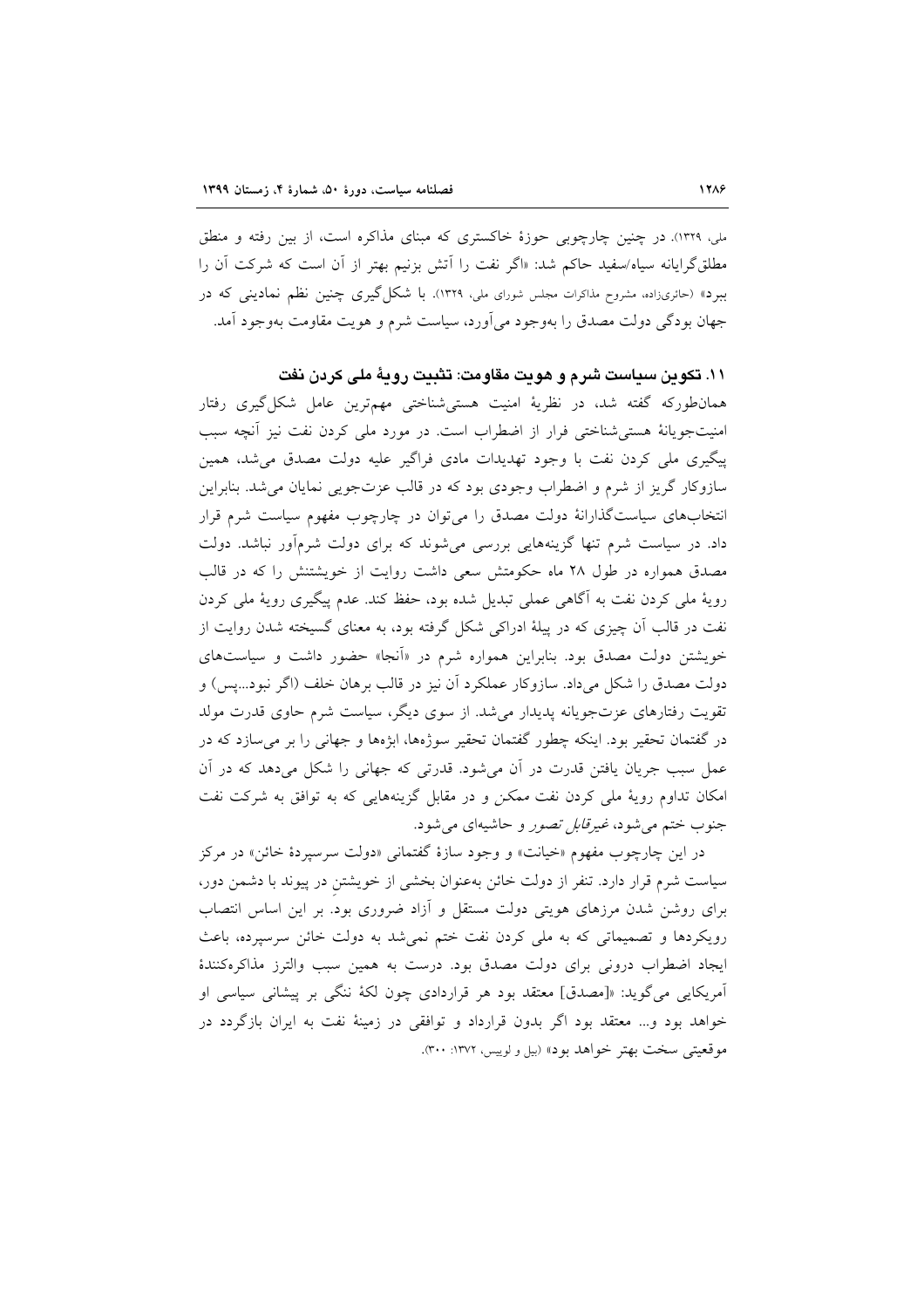پذیرش انعقاد قرارداد جدید با شرکت نفت از بعدی دیگر نیز برای دولت مصدق شرمآور بود. همانطورکه گفته شد، تجارت نفت در چارچوب قیاس تجارت در بازار به عقل سلیم زمانه تبدیل شده بود. چنین قیاسی مستقیماً نوع رابطه در قالب امتیازنامه را هدف قرار میداد و آن را در چارچوب رابطهٔ ارباب/ رعیت تعریف می¢د، درحالی که قیاس بازار جایگاه برابر (فروشنده/خریدار) برای طرفین قائل بود. بنابراین پذیرش عقد قرارداد جدید با شرکت نفت به معنای پذیرش رابطهٔ ارباب/رعیتی محسوب می شد و این خود به معنای تحقیر ملت بود. این مفصل بندی رفتار عزتمندانه را به یک ضرورت تبدیل کرد. بر این اساس استدلال می شود دو راه بیشتر پیش رو نیست؛ یکی راه شرمآور که با مفهوم تسلیم و سازش پیوند خورده و دیگری راه مقاومت كه موجب عزت و غرور ملي مي شود:

امروز یکی از آن ایامی است که شما هموطنان می توانید صفحه جدید و مقدسی در حیات اجتماعی و اقتصادی خود باز کنید و پس از ۵۰ سال که از استقلال و آزادی سیاسی نامی بیش باقی نمانده بود دوره نوینی را در برابر نسل اَینده به وجود بیاورید… یا خدای ناکرده موجب سرشکستگی و خجلت و انفعال بهوجود آید. پیمودن این دو راه اکنون در اختیار عزم و اراده شماست. من تردید ندارم که آن طریق را انتخاب خواهید کرد که با شرافت ایرانیت و با غرور ملی و احساسات وطني مطابقت دارد (اسناد نفت، بي تا: ١٥٢-١٢٩).

بنابراین مفهوم مقاومت خود در ذات سیاست شرم است، زیرا همواره اضطراب ناشی از شرم، مقاومت جهت حفظ و تداوم رویهها را ضروری میکند. بر این اساس مقاومت دو وجه سلبی و ایجابی دارد؛ وجه سلبی، شرم را دور نگهمیدارد: «... اَقا اَن کسی که برای دفاع از خودش برای جنگ حاضر نباشد حق زندگی و لیاقت استقلال ندارد» (حاجهسیدجوادی، مشروح مذاکرات مجلس شورای ملی، ۱۳۳۱). این وجه به معنای مقاومت در مقابل راهحلهای شرم آور است. یادآوری تروماهای تاریخی و ضرورت زدودن آنها در این چارچوب از اهمیت برخوردار می شد. مقاومت در وجه ایجابی عزت نفس گروه را افزایش می دهد: «در مبارزهای که اکنون در پیش گرفتهایم، دو راه بیشتر وجود ندارد یا مقاومت و یا پایداری که پایان آن سعادت و استقلال واقعی و عظمت ملت ایران است یا انقیاد و تسلیم که نتیجهاش ننگ و رسوایی ابدی و محرومیت از مزایای حکومت ملی و تحمل مفاسد و مظالم حکومتهای فردی و دیکتاتوری است» (كاتوزيان. ١٣٧٢). همزمان مقاومت خود موجب احياى شكوه و افتخار گذشته مى شود: «شرط اساسی مقاومت ما است... اگر ما به مقصود خود برسیم حیثیت و افتخارات گذشته ما تجدید می شود» (ذوالفقاری، مشروح مذاکرات مجلس شورای ملی، ۱۳۳۰). بنابر این مقاومت امکان تحقق روایت تکخطی از تاریخ و تداوم أن را که مستلزم حفظ امنیت هستی شناختی کنشگر است، فراهم می آورد. از سوی دیگر، مقاومت در وجه سلبی و ایجابی خود از آنجا که باعث حفظ و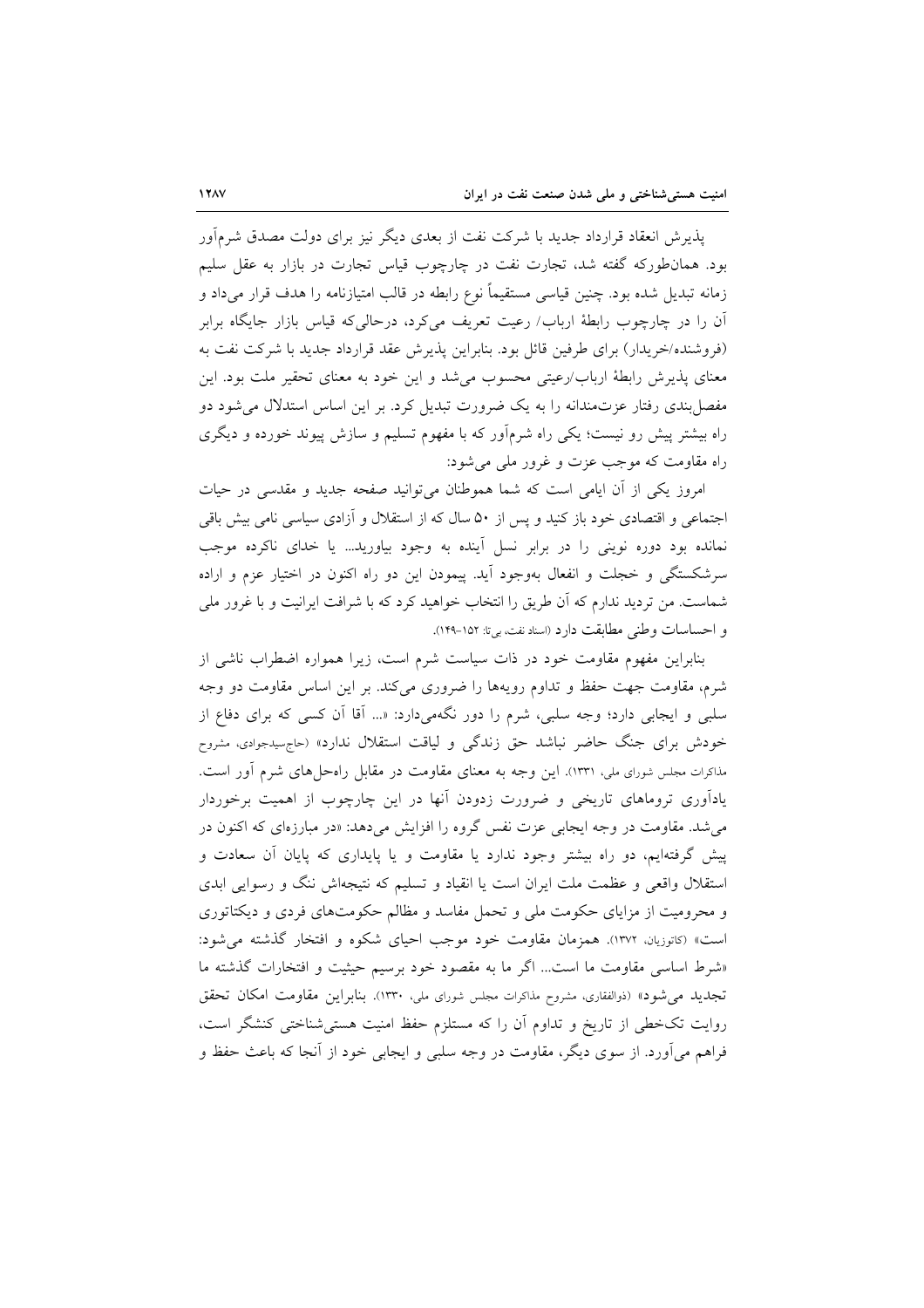تثبیت روایت از خویشتن می شد، اعتماد به جهان را نیز افزایش می داد و در نهایت قطعیت ادراکی را به همراه می آورد: «دلیل ندارد که در مبارزهٔ خود غالب نشویم این نکته شایان عنایت مخصوص است که در این مبارزه بین حق و باطل چون حق با ما است به یاری خدای بزرگ فتح هم با ما خواهد بود» (مصدق، مشروح مذاكرات مجلس شوراي ملي. ١٣٣٠).

چنین شرایطی هم از نظر هویتی و هم ادراکی دلبستگی دولت مصدق به روالمندی ملی کردن نفت را به «دلبستگی متصلب» Mitzen, 2006) تبدیل میکرد، امری که امکان تغییر و انعطاف در آن را کاملاً کاهش میداد. بنابراین مذاکرات برای دولت مصدق بهجای آنکه چانهزنی بر سر کسب منافع بیشتر مادی از نفت باشد، به تلاشی جهت تحقق هویت خویشتن تبدیل شد. بدان.معنا که دولت مصدق صرفاً در پی تمهید شرایط لازم برای خروج کامل شرکت نفت از ایران و ملی کردن کامل نفت بود: «هر نوع شرکتی تشکیلی بشود که سهامش صد در صد متعلق به ایران نباشد این اصل ناسیونالیزاسیون نیست... هر پیشنهادی که می شود باید این را در نظر بگیریم که تمام عایدات مال ایران باشد» (مکی، ۳۶۳ : ۳۶۳). بنابراین حتبی پیش از آغاز مذاکرات در دولت مصدق، مفهوم مذاکره در خصوص نفت به بازی حاصل جمع جبری صفر تبديل شده بود.

#### ۱۲. نتىجەگىرى

همان طورکه گفته شد دههٔ ۱۳۲۰خورشیدی در حالی آغاز شد که جامعهٔ ایران وارد بحران عمیق مادی و وجودی (هستی شناختی) شده بود. فروپاشی سلطنت پهلوی اول نهتنها مجدداً ناامنی و بحرانهای مادی را بههمراه آورد، بلکه سؤالات عمیق هستیشناختی را مجدداً مطرح کرد. ارتش ایران که در طول ۱۶سال سلطنت پهلوی پایهٔ اقتدار و شکوه ملی تصور می شد، به یکباره شکست خورد و مجدداً «مام وطن» مورد تجاوز بیگانگان قرار گرفت. حاصل این وضعیت تلاشی مجدد برای برقراری روالمندیهایی بود که از هم گسیخته شده بود. با شکست برداشتهای مادیگرایانه از پیشرفت اکنون زمینه برای مفهوم استقلال فراهم شده بود که برداشتی بدیل از پیشرفت ارائه دهد.

استقلالخواهی که همواره از دغدغههای انسان معاصر ایرانی بود، در چارچوب گفتمان تحقیر برای اولینِبار به شبکه نظامِمند معنایی تبدیل شد که در درون آن روابط قدرت شکل گرفت. در این چارچوب مسئلهٔ نفت به محملی تبدیل شد که در قالب آن مفاهیم انتزاعی، جنبهٔ انضمامی یافتند. هویت دولت مستقل و آزاد حاصل مفصل بندی عناصر این گفتمان بود و دولت مصدق نماینده و کارگزار آن شد. بر این اساس ملی کردن نفت صرفاً انتخاب سیاستگذارانه نبود، بلکه رویهای بود که روایت از خویشتن دولت مصدق را متحقق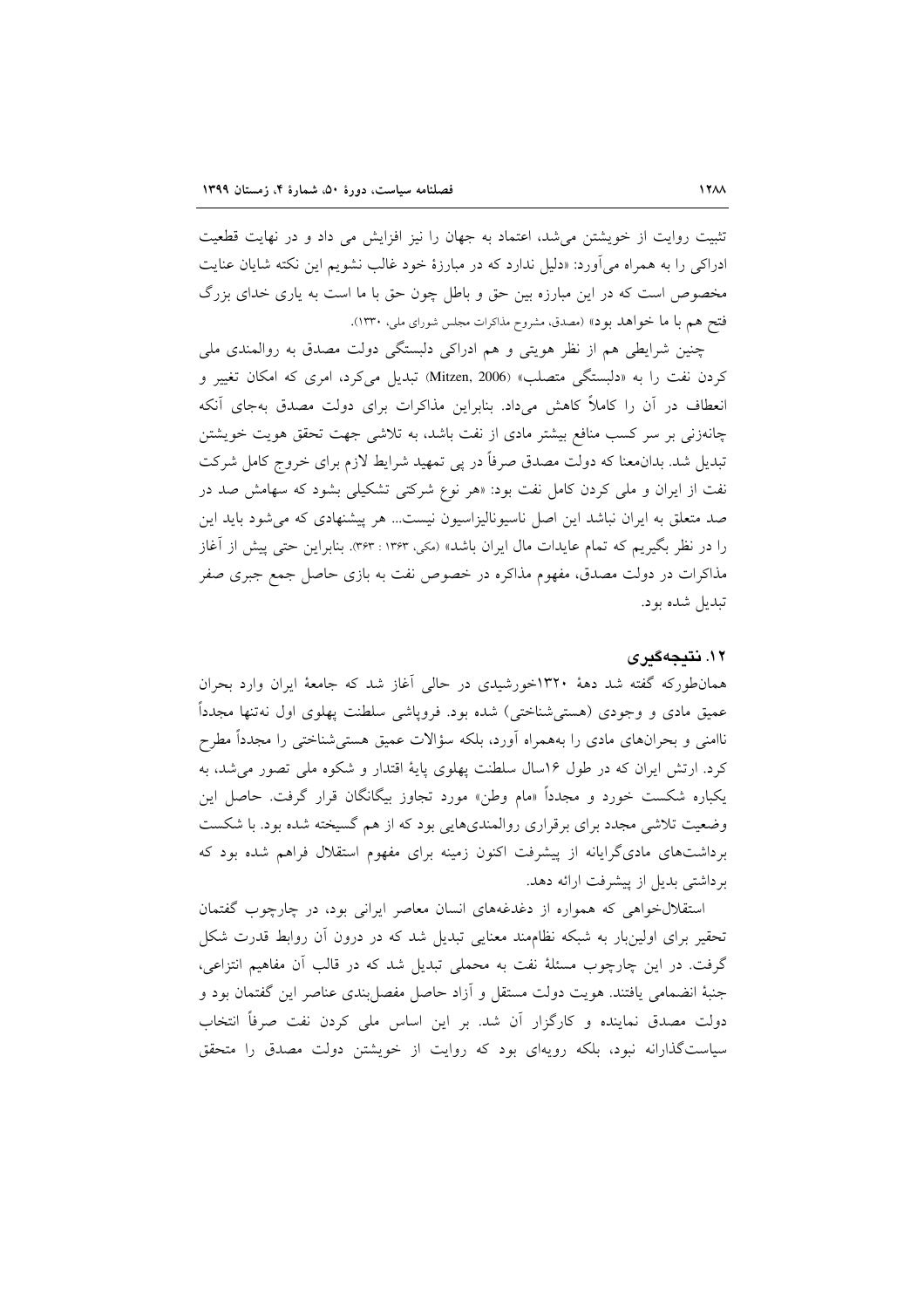می ساخت. از سوی دیگر، رویهٔ ملی کردن نفت خود مولد سیاست شرم بود. در هستهٔ سیاست شرم سازهٔ گفتمانی دولت سرسیردهٔ خائن قرار داشت که سازوکار شرم را با ایجاد اضطراب وجودی فراهم میکرد. بر این اساس در چارچوب سیاست شرم رفتار عزتمندانه به ضرورت تبدیل شد و مقاومت نیز بهعنوان یکی از مهم ترین ابعاد رفتار عزتمندانه مستلزم حفظ روایت از خویشتن شد. مقاومت در وجه سلبی اش سبب دور نگهداشتن شرم و در وجه ایجابی اش متحقق کنندهٔ عزت و شکوه تاریخی بود. شکل گیری این وضعیت روالمندی ملی کردن نفت را به روالمندی متصلب تبدیل کرد، بهطوریکه دولت مصدق تا پایان بحران از ادامه دادن آن دست نكشىد.

# منابع و مآخذ

#### الف) فارسى

۱. آبراهامیان، یرواند (۱۳۸۹). **تاریخ ایران مدرن**، ترجمهٔ محمدابراهیم، فتاحی، تهران: نشر نی. ٢. اسناد نفت (نسخة دوم). (بدون تاريخ). ۳. آشتیانیزاده، محمدرضا (۱۳۳۰، دی ۱۲). م**شروح مذاکرات مجلس شورای ملی**، بازیابی از مرکز اسناد مجلس شورای اسلامی. ۴. آقاحسینی، علیرضا (۱۳۹۰). «تحلیل گفتمان و علل و عوامل بنیادین شکست جنبش ملی شدن نفت ایران (۱۳۳۲–۱۳۲۰)»، **فصلنامهٔ** یژوهش های تاریخی، ش ۲، ص ۱۶–۱. ۵. امامی!هری، علی[کبر (۱۳۳۰، مرداد ۱). مشروح مذاکرات مجلس شورای ملی، بازیابی از مرکز اسناد مجلس شورای اسلامی. ۶. بختیاری، امیرهوشنگ (۱۳۸۳). «مصدق و اخراج انگلیسیها از ایران»، **تاریخ روابط خارجی**، ش ۱۸، ص ۱۱۷–۹۵.

۷. بزرگمهر، جلیل (۱۳۶۹). مصدق در محکمه نظامی، تهران: نیلوفر.

۸ بقایی، مظفر (۱۳۲۹، دی ۳). مشروح مذاکرات مجلس شورای ملی، بازیابی از مرکز اسناد مجلس شورای اسلامی.

- ۹. بنیجمال، احمد (۱۳۹۶). آشوب (مطالعهای در زندگی و شخصیت دکتر محمد مصدق)، تهران: نشر نی.
- ۱۰. بوزان، باری (۱۳۷۸). **دولتها و هراس**. ترجمهٔ پژوهشکده مطالعات راهبردی، تهران: پژوهشکدهٔ مطالعات راهبردی.
- ١١. بيل، جيمز؛ لوييس، ويليام راجر (١٣٧٢). مصدق، نفت، ناسيوناليسم ايراني، ترجمهٔ عبدالرضا، هوشنگ،هدوي؛ كاوه، بيات، تهران: گفتار
- ۱۲. حاجهسیدجوادی، احمدصدر (۱۳۳۱، آبان ۱). م<mark>شروح مذاکرات مجلس شورای ملی</mark>، بازیابی از مرکز اسناد مجلس شورای اسلامی.
	- ۱۳. حاذقی، ابوالفضل (۱۳۳۰، خرداد ۳۰). م**شروح مذاکرات مجلس شورای ملی**، بازیابی از مرکز اسناد مجلس شورای اسلامی.
	- ۱۴. حائریزاده، ابوالحسن (۱۳۲۹، مهر ۲۷). م**شروح مذاکرات مجلس شورای ملی**، بازیابی از مرکز اسناد مجلس شورای اسلامی.
	- ۱۵. ------------------- (۱۳۲۹، دی ۳). مشروح مذاکرات مجلس شورای ملی، بازیابی از مرکز اسناد مجلس شورای اسلامی.

۱۷. حسیبی، کاظم (۱۳۳۱، شهریور ۲۵). مشروح مذاکرات مجلس شورای ملی، بازیابی از مرکز اسناد مجلس شورای اسلامی.

- ١٨. خليليان، محمدجمال (١٣٧٢). «تحليلي بر نهضت ملي شدن نفت ايران»، معرفت، ص ۶۶-٥٩.
- ١٩. ذبيح، سيهر (١٣٧٠). **ايران در دوران مصدق: ريشههاي انقلاب ايران**، ترجمهٔ محمد، رفيعي مهرآبادي. تهران: عطائي.
- ۲۰. ذوالفقاری، محمد (۱۳۳۰، شهریور ۱۰). مشروح مذاکرات مجلس شورای ملی، بازیابی از مرکز اسناد مجلس شورای اسلامی.
- ۲۱. ذوالفقاری، ناصر (۱۳۳۰، شهریور ۱۰). **مشروح مذاکرات مجلس شورای ملی**، بازیابی از مرکز اسناد مجلس شورای اسلامی.
- ۲۲. زیرک(اده، احمد (۱۳۲۹، مهر ۲۹). م**شروح مذاکرات مجلس شورای ملی**، بازیابی از مرکز اسناد مجلس شورای اسلامی.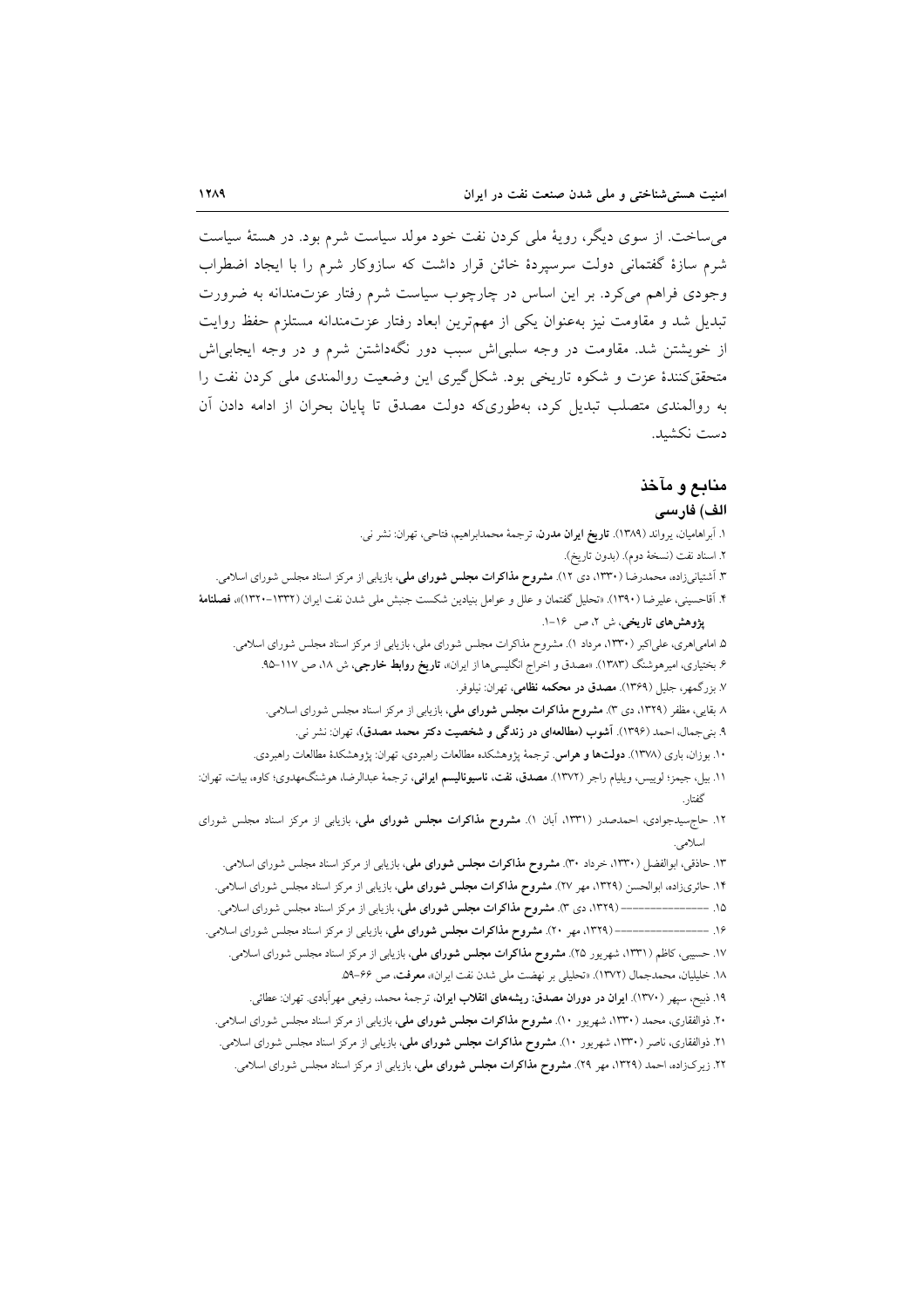------ (۱۳۳۱، مهر ۹). مشروح مذاکرات مجلس شورای ملی، بازیابی از مرکز اسناد مجلس شورای اسلامی.  $-1$ ٢۴. سنجابي، كريم (١٣۶٨). اميدها و نااميديها: خاطرات سياسي. لندن: جبهة مليون ايران. ۲۵. شایگان، علی (۱۳۲۹، آذر ۲۸). صورت مذاکرات مجلس شورای ملی، بازیابی از مرکز اسناد مجلس شورای اسلامی ۲۶. صالح، اللهيار (۱۳۲۹، مهر ۲۰). مشروح مذاكرات مجلس شوراي ملي، بازيابي از مركز اسناد مجلس شوراي اسلامي. ۲۷. طاهری، محمد (۱۳۹۰). «پدر پوپولیسم نفتی: گفتگو با موسی غنیiژاد در باب اشتباه تاریخی دولتی شدن نفت»، مهرنامه، ش ۱۰. pttp://tarikhirani.ir/fa/news/36/bodyView/631 .jl ٢٨. علم، مصطفى (١٣٧٧). نفت، قدرت و اصول، ترجمة غلامرضا صالحيار، تهران: چايخش. ۲۹. عظیمی، فخرالدین (۱۳۷۲). بحران دموکراسی در ایران، ترجمهٔ عبدالرضا هوشنگ مهدوی و بیژن نوروزی، تهران: البرز. ۳۰ ------------- (۱۳۸۳) حاکمیت ملی و دشمنان آن، پژوهشی در کارنامه مخالفان بومی و بیگانه مصدق تهران: نگاره آفتاب ٣١. فروهر، غلامحسین (١٣٢٩، دی ۵). م**شروح مذاکرات مجلس شورای ملی**. بازیابی از مرکز اسناد مجلس شورای اسلامی. ۳۲. قناتآبادی، شمس (۱۳۳۱، مهر ۲۷). **مشروح مذاکرات مجلس شورای ملی**، بازیابی از مرکز اسناد مجلس شورای اسلامی. ۳۳. کشاورزصدر، محمدعلی ( ۱۳۲۴، مهر ۱۹). **مشروح مذاکرات مجلس شورای ملی**، بازیابی از مرکز اسناد مجلس شورای اسلامی. ۳۴. \_\_\_\_\_\_\_\_\_\_\_\_\_\_(۱۳۳۰، مهر ۲۸). **مشروح مذاکرات مجلس شورای ملی**، بازیابی از مرکز اسناد مجلس شورای اسلامی. ۳۵. کینزر، استفان (۱۳۸۸). همه مردان شاه: یک کودتای آمریکایی و ریشههای وحشت در خاورمیانه، ترجمهٔ رضا بلیغ، تهران: كتاب آمه. ۳۶. گازیوروسکی، مارک (۱۳۶۷) کودتای ۲۸ مرداد ۱۳۳۲، ترجمهٔ غلامرضا نجاتی. تهران: انتشار. ۳۷. گیدنز، آنتونی (۱۳۹۳). **تجدد و تشخص: جامعه و هویت شخصی در عصر جدید**، ترجمهٔ ناصر موفقیان، تهران: نشر نی. ۳۸. مدنی، سلمان (۱۳۶۱). تاریخ سیاسی معاصر ایران، ج ۱، قم: انتشارات اسلامی. ۳۹. مدیر شانهچی، محسن (۱۳۷۷). «سیاست خارجی ایران در دوران زمامداری مصدق»، اطلاعات **سیاسی-اقتصادی**، ش ۱۳۲–۱۳۱،  $A^* - 90$ ۴۰. مصدق، محمد (۱۳۲۲، اسفند ۱۶). صورت مذاکرات مجلس شورای ملی، بازیابی از مرکز اسناد مجلس شورای اسلامی. ۴۱. ––––––––– (۱۳۳۰، شهریور ۱۷). **مشروح مذاکرات مجلس شورای ملی**، بازیابی از مرکز اسناد مجلس شورای اسلامی. --- (۱۳۳۰، آذر ۳). مشروح مذاکرات مجلس شورای ملی، بازیابی از مرکز اسناد مجلس شورای اسلامی.  $-17$ . ۴۳. ----------- (۱۳۳۰، فروردین ۱۸). مشروح مذاکرات مجلس شورای ملی، بازیابی از مرکز اسناد مجلس شورای اسلامی. ۴۴. ---------- (۱۳۶۵). خاطرات و تألمات. تهران: انتشارات علمي. ۴۵. مکی، حسین (۱۳۶۳). کتاب سیاه، ج ۲، تهران: امیرکبیر. ۴۶. ملکزاده، محمد (۱۳۸۳). «در ياسخ به مقاله مصدق و نفت: مصدق؛ ويژگي ها و عملکردها»، فردوسي، ش ۲۱-۲۲. ۴۷ .موحد، محمدعلی (۱۳۸۴). خواب آشفته نفت، دکتر مصدق و نهضت ملی، تهران: کارنامه. ۴۸. میرفطروس، علی (۱۳۸۶). **دکتر محمد مصدق آسیبشناسی یک شکست**، فرانسه: فرهنگ. ۴۹. میلانی، عباس (۱۳۹۲). **نگاهی به شاه**، ترجمهٔ عباس میلانی، تورنتو: پرشین سیرکل. ۵۰. ناظرزاده، احمد (۱۳۲۹، تیر ۴). مشروح مذاکرات مجلس شورای ملی، بازیابی از مرکز اسناد مجلس شورای اسلامی. ۵۱ نجاتی، غلامرضا (۱۳۷۸). مصدق، سال های مبارزه و مقاومت، تهران: مؤسسهٔ خدمات فرهنگی رسا. ۵۲. نراقی، احمد (۱۳۸۷). «برگرداندن مصدق اشتباه بود»، یادآور، ص ۱۱۳-۱۱۰. ۵۳ نریمان، محمود. (۱۳۲۹، آذر ۲۸). م**شروح مذاکرات مجلس شورای ملی**. بازیابی از مرکز اسناد مجلس شورای اسلامی. ۵۴ کاتوزیان، محمدعلی همایون (۱۳۷۱). مصدق و نبرد قدرت، تهران: مؤسسهٔ خدمات فرهنگی رسا. ۵۶ والترز، ورنون (۱۳۶۹). مذاکرات مصدق و هریمن، ترجمهٔ شمس الدین، امیرعلایی، تهران: میترا.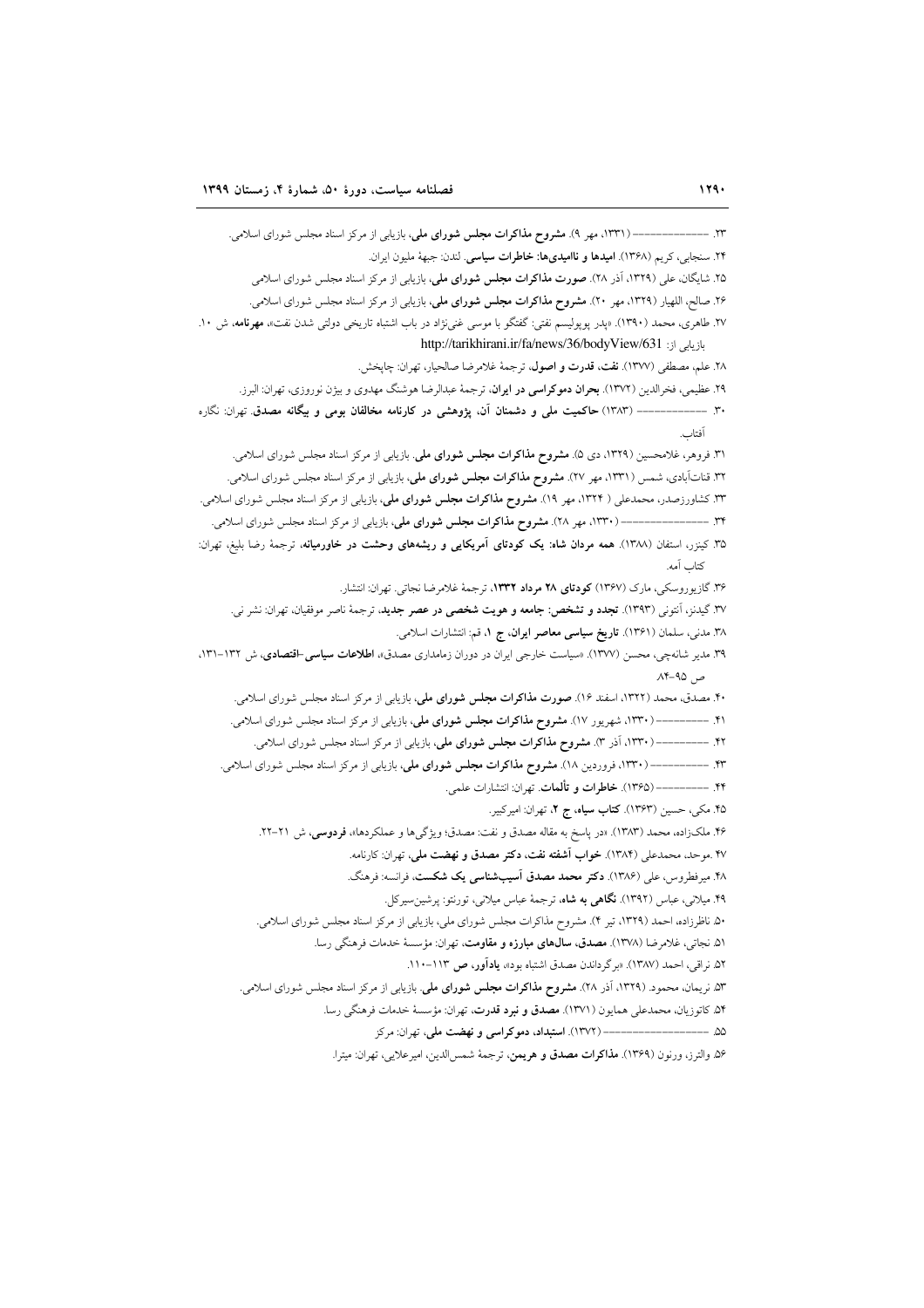ب) خارجی

- 57. Abrahamian, Ervand (2013). **The Coup and the Roots of Modern U.S.-Iranian Relations**, New York: New Press.
- 58. Linda Åhäll & Stefan Borg (2013). Predication, Presupposition and Subject-positioning. In laura shepherd, **Critical Approaches to Security: An Introduction to Theories and Method** (pp. 196-208), Abingdon: Routledge.
- 59. Boroujerdi, Mehrzad (2003). Triumphs And Travails of Authoritarian Modernisation in Iran. In Stephanie Cronin , **The Making of Modern Iran**, New York: Routledge.
- 60. Charteris-Black, Jonathan (2004). **Corpus Approaches to Critical Metaphor Analysis**, New York: Palgrave.
- 61. Roxanne Lynn, Doty (1993). "Foreign Policy as Social Construction: A Post-Positivist Analysis of U.S. Counterinsurgency Policy in the Philippines", **International Studies Quarterly**, Vol.37, pp. 297-320.
- 62. Foucault, Michel (1972). **The Archaeology of Knowledge**. (A. M. Sheridan Smith, Trans.), New York: Pantheon Books.
- 63. Gasiorowski, Mark and Malcolm Byrne, eds. (2004). **Mohammad Mosaddeq and the 1953 Coup in Iran**, New York: Syracuse University Press.
- 64. Giddens, Anthony (1991). **Modernity and Self-Identity**, New York: polity press.
- 65. Hammack, Phillip L. and Pilecki, Andrew (2012). "Narrative as a Root Metaphor for Political Psychology"**, Political Psychology**, Vol.33, pp.75-103.
- 66. Hankiss, Agnes (1981). Ontologies of the Self: On the Mythological Rearranging of One's Life- History. In D. Bertaux, **Biography and Society: The Life History Approach in the Social Sciences** (pp. 203-218). Beverly Hills: Sage.
- 67. Howard, Stein. (2014). "Chosen Trauma and a Widely Shared Sense of Jewish Identity and History", **Journal of Psychohistory**, pp.236-257.
- 68. Hymans, Jacqes E. (2010). "The Arrival of Psychology Constructivism", **International Theory**, Vol. 3, pp. 461-467.
- 69.Kinnvall, Catherine (2013). Trauma and the Politics of Fear: Europe at the Crossroads. In N. Demertzis, **Emotions in Politics** (pp. 143-166). New York: Palgrave Macmillan.
- 70. Kress, Gunther & Hodge, Robert (1993). **Language as Ideology**, London: Routledge.
- 71. Kristeva, Julia (1982). **Powers of horror: An essay of abjection**, New York: Columbia University Press.
- 72. lynd, Helen Merrell (1958). **On Shame and the Search for Identity**. London: Routledge.
- 73. McSweeney, Bill (1999). **Security, Identity and Interests A Sociology of International Relations**, Cambridge: Cambridge University Press.
- 74. Mitzen, Jennifer (2006). "Ontological Security in World Politics: State Identity and the Security Dilemma", **European Journal of International Relations**, Vol.12, pp. 341-370.
- 75. Mitzen, Jennifer & Larson, Kyle (2017). "Ontological Security and Foreign Policy", **Oxford Research Encyclopedia of Politics**, pp. 1-26.
- 76. Patterson , Molly & Monroe, Kristen Renwick (1998). "Narrative in Political Science", **Annual Review of Political Science**, Vol. 1, pp. 315-331.
- 77. Proulx, Travis & Heine, Steven J. (2008). "The Case of The Transmogrifying Experimenter: Affirmation of a Moral Schema Following Implicit Change Detection", **Psychological Science**,Vol. 19, pp. 1294-1300.
- 78. Sayyid, Bobby. S (1997). **A Fundamental Fear: Eurocentrism and the Emergence of Islamism**, London: Zed Books Ltd.
- 79. Steele, Brent (2017). "Organizational Processes and Ontological (in) Security: Torture, The CIA and The United States", **Cooperation and Conflict**, Vol. 50, pp. 69-89.
- 80. Steele, Brent (2008). **Ontological Security in International Relations**, New York: Routledge.
- 81. Tzifakis, Nikolaos (2011). "Problematizing Human Security: a General/ Contextual Conceptual Approach", **Southeast European and Black Sea Studies**, Vol. 11, pp. 353- 368.
- 82. Weldes, Jutta & Saco, Diana (1996). "Making State Action Possible: The United States and the Discursive Construction of `the Cuban Problem`1960-1994", **Millennium**, pp. 361-395.